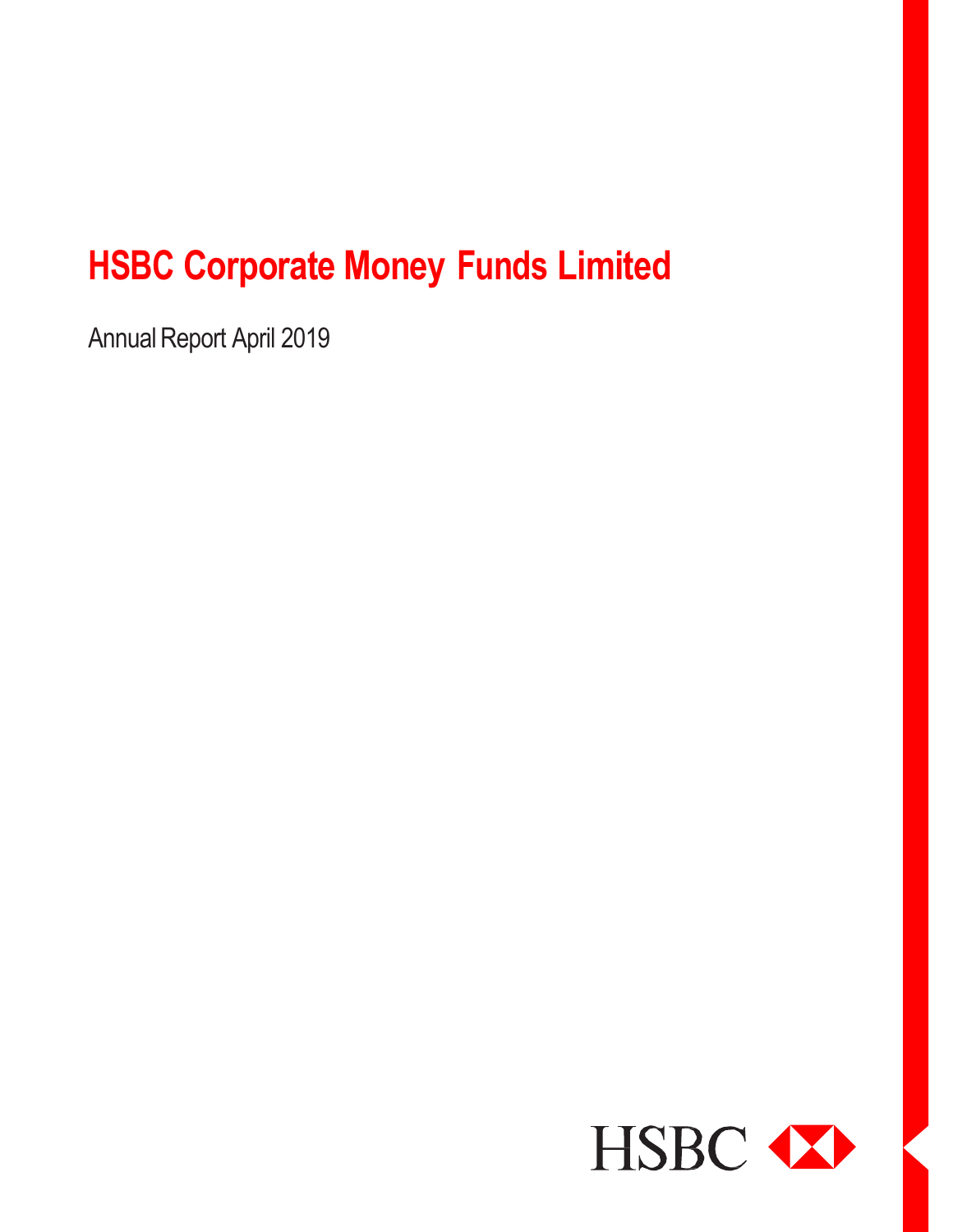### **Contents**

| <b>Canadian Dollar Fund</b><br>Manager's Report                                                                                                                        | 2                   |
|------------------------------------------------------------------------------------------------------------------------------------------------------------------------|---------------------|
| Sterling Fund<br>Manager's Report                                                                                                                                      | 4                   |
| <b>US Dollar Fund</b><br>Manager's Report                                                                                                                              | 5                   |
| US Treasury Fund<br>Manager's Report                                                                                                                                   | 6                   |
| Independent Auditor's Report                                                                                                                                           | 7                   |
| <b>Statements</b><br>Statements of Assets and Liabilities<br><b>Statements of Net Assets</b><br><b>Statements of Operations</b><br>Statements of Changes in Net Assets | 8<br>10<br>12<br>13 |
| Notes to the Financial Statements                                                                                                                                      | 15                  |
| Management and Administration                                                                                                                                          | 30                  |

*The accompanying report of KPMG Audit Limited ("KPMG") is for the sole and exclusive use of the Company. No person, other than the Company, is authorized to rely upon the report of KPMG unless KPMG expressly so authorizes. Further, the report of KPMG is as of September 27, 2019 and KPMG has carried out no procedures of any nature subsequent to that date which in any way extends that date.*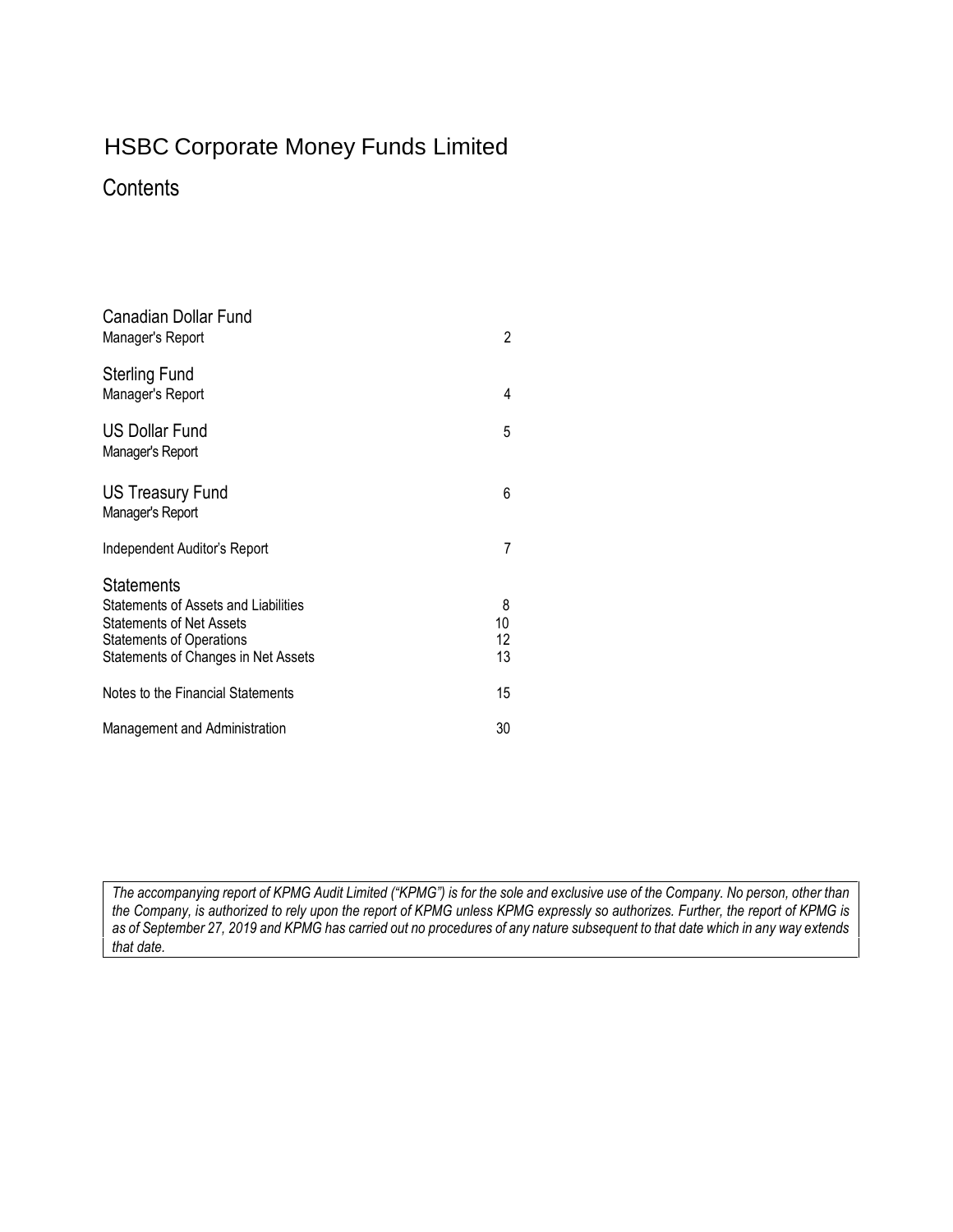### Manager's Report

for the year ended April 30, 2019

### **Canadian Dollar Fund**

### **Market review**

The yield on Canada's 10-year government bond fell notably over the review period, despite a trend of rising interest rates. The yield fell from 2.34% at the start of May 2018 to 1.71% by the end of April 2019.

The Bank of Canada (the "BoC") raised rates twice over the review period, responding to encouraging economic data releases. In July, the first interest-rate rise took rates to 1.5%, their highest level since 2008. Policymakers were heartened by a strong jobs report, with 31,800 jobs added to the economy in the month before. The housing market also appeared to improve. In October, the second increase took rates to 1.75%, their level for the rest of the period. While announcing the rise, central bankers said that more interest-rate hikes would be likely, in order to meet the 2% inflation target. The loonie appreciated against the US dollar after both rate hikes.

Trade worries abated somewhat, as the US and Canada signed a new deal to replace the North American Free Trade Agreement ("NAFTA"). Signed in October 2018, the United States-Mexico-Canada Agreement ("USMCA") was welcomed by both Canadian and US leaders. It affects \$1 trillion in trade between the two countries, and should allow extra exports of Canadian cars to the US.

In politics, Canada's ruling Liberal government became embroiled in a corruption scandal that severely dented its standing with voters. The former attorney general, Jody Wilson-Raybould, claimed the government pressured her to protect SNC-Lavalin, a company facing a criminal charge related to bribing Libyan officials in exchange for work. The Canadian public became increasingly disenchanted with Prime Minister Justin Trudeau, who was implicated in the scandal. His approval rating in late 2018 dropped to 35%, having been 63% at the time of his election. Meanwhile, 39% of respondents to the Angus Reid survey said they "strongly disapproved" of the prime minister's performance.

### **Portfolio review**

During the period under review, the sub-fund maintained an asset mix that has consisted predominantly of fixed-rate banker acceptances and fixed and floating rate bonds with maximum maturity tenors of one year. The primary maturity range during the reporting period was limited to the 1-3 month range, with some opportunistic extensions in 3-12 month securities within a select group of issuers in order to provide strong liquidity. The sub-fund invests in high-quality global banking, financial, corporate, provincial and Canadian government debt issuers. Canadian government, agency and provincial obligations, including Canadian Treasuries, represented roughly 20% of the sub-fund's assets throughout most of the reporting period. Canadian issuers continue to show strong credit fundamentals and market liquidity. The sub-fund's WAM moved out beyond 30 days during the reporting period as a neutral market stance was maintained. The prevailing sentiment was to allow for an extended period of time to let the economic stimulus that was put in place by the BoC in early 2016 take full effect, with the objective being, to improve growth and restore the overall health of the nation's economy.

At the start of the reporting period during the middle portion of 2018, the portfolio continued to be managed as if there was a fairly good chance that rates would continue to rise during the remainder of 2018, and into 2019. Indeed, the Bank of Canada raised the central bank rate twice in 2018, once in July and again in October; each time by 25 basis points. Most banking and corporate issuance continued to reflect steepening of the yield curve following the rate hikes. Maturity placement around various BoC statement dates became top priority, as these are the dates when any potential interest rate hikes are announced in Canada.

The BoC has gradually moved to a more dovish tone since the October 2018 tightening. Future policy statements have since dropped any references to the timing of "future interest rate increases". Instead, the statements have been indicating that the Governing Council would evaluate the "appropriate degree of monetary policy accommodation" as data arrives. The BoC lowered its forecast for 2019 Gross Domestic Product ("GDP") growth to 1.2% from the prior 1.7%. In particular, the Bank anticipates slower growth in the first half of 2019 owing to weaker energy and non-energy investment, exports, housing, and consumption. However, the Bank expects growth to pick up in the second half of 2019 and the 2020 GDP growth forecast was left unchanged at 2.1%.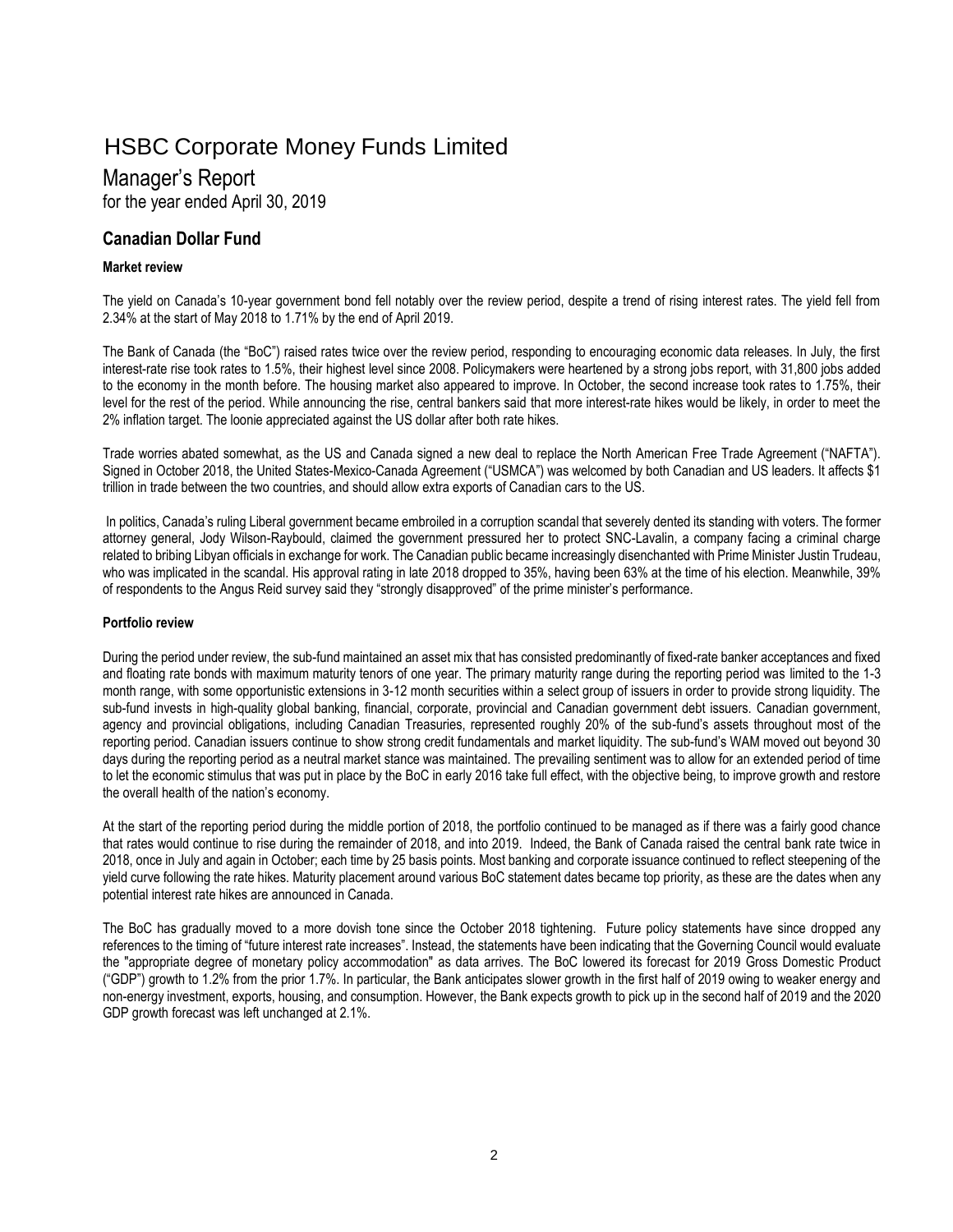### Manager's Report

for the year ended April 30, 2019

### **Canadian Dollar Fund**

### **Portfolio review (continued)**

The market might have been caught slightly off-guard by the BoC dropping its tightening bias. In adopting a clear neutral stance, the Bank allows for the possibility that the next rate move might be a cut. Thus, even though the Governing Council judged that an accommodative policy stance was currently required, incoming data might imply the need for a greater degree of accommodation. The yield curve on Canadian Treasuries has flattened out, and the yield curve on financial issuance is no longer showing as much steepness as it had displayed for the better part of the past two years. The Investment Manager continues to monitor the market's overall health and will manage the sub-fund accordingly whilst maintaining the focus on safety and liquidity.

### **HSBC Global Asset Management(Bermuda) Limited September 2019**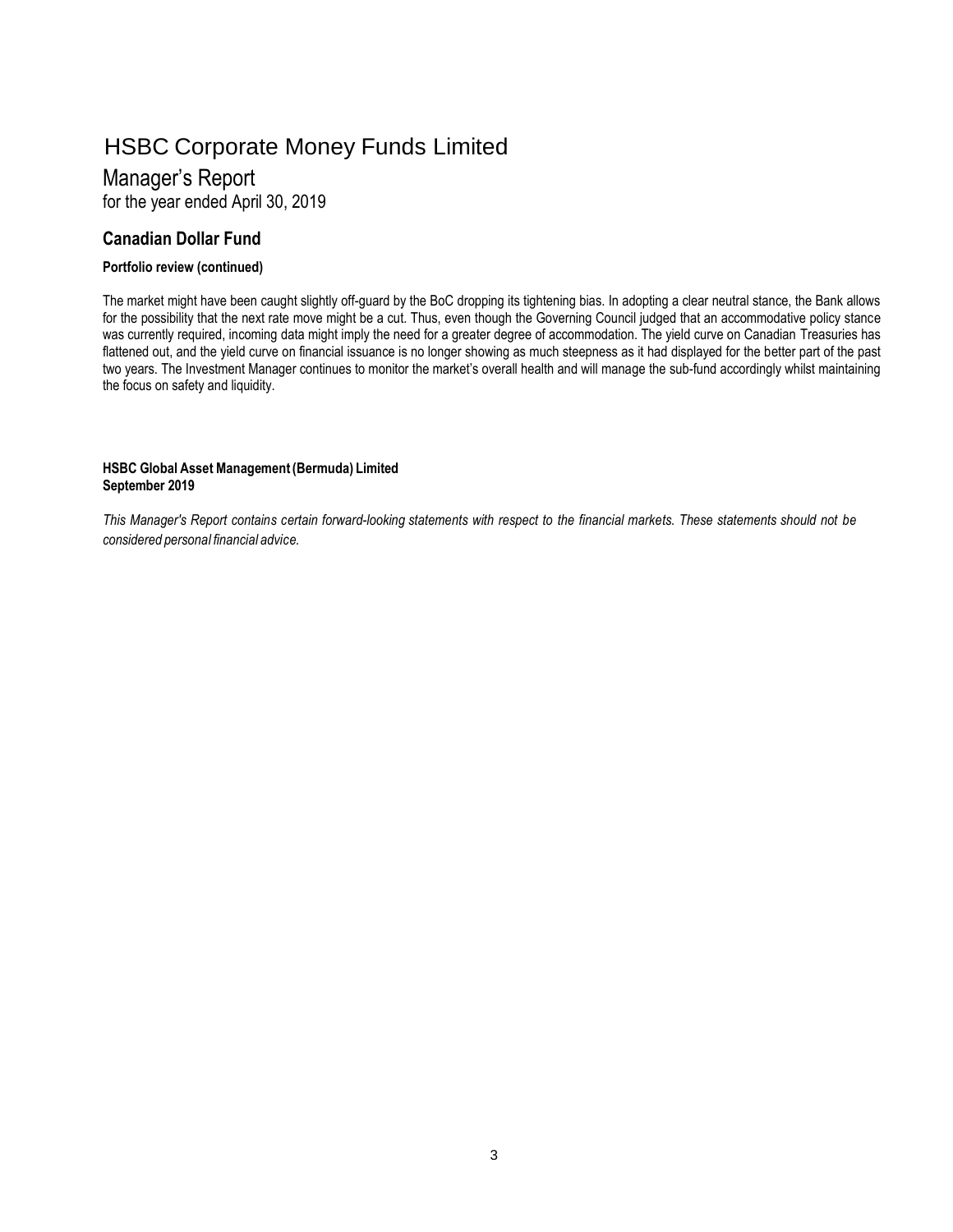### Manager's Report

for the year ended April 30, 2019

### **Sterling Fund**

### **Market review**

Yields on the 10-year gilt, the UK's benchmark government bond, moved lower in the review period (bond prices and yields move inversely to each other).

For much of the period, investors in government bonds expected the UK's central bank to 'normalize' monetary policy by raising interest rates. After raising interest rates to 0.75% in August – only the second rise in a decade – policymakers hinted that more hikes were on the cards. The UK economy grew in the second, third and fourth quarters by 1.2%, 1.5% and 1.6%, respectively. In November, the Bank of England ("BOE") indicated that the pace of rate rises could increase, assuming there was an orderly exit from the European Union. Gilts came under pressure in this environment, as government bond prices typically fall in periods of rising interest rates.

However, later in the period, the bank struck a more cautious note, prompting investors to adjust their expectations about the next move in rates. Policymakers also scaled back their forecasts of global growth in both 2018 and 2019. In the first quarter of 2019, the pace of growth in the UK economy slowed to 1.4%, a trend partially attributed to uncertainty around Brexit. In the run-up to the official exit date, 29 March, Prime Minister Theresa May failed to garner enough support to pass her deal in parliament. This prompted concerns that the UK could leave the EU without a deal. The prime minister sought and obtained a Brexit extension until 31 October, and opened discussions with the opposition leader Jeremy Corbyn. This attracted censure from those within the Conservative party.

### **Portfolio review**

Once again this past year, Brexit was the dominant theme in Sterling markets. Despite the uncertainty generated by the lack of political visibility, the UK economy has continued to perform reasonably well with most notably the employment data having been consistently stronger than expected over the past year.

The BOE's monetary policy committee raised the base rate by 0.25% to 0.75% at its August 2018 meeting. The Bank had signaled this in advance and we had been preparing the sub-fund for this as we had been running the sub-fund with a lower weighted average maturity ("WAM") and had increased the proportion of Libor indexed instruments held by the sub-fund.

Throughout the period under review, the Monetary Policy Committee ("MPC") has often warned that market expectations of rate hikes were too dovish, but despite this it has failed to deliver any additional increases since August 2018. At the time of writing, BoE's communication has been that for the foreseeable future the path for rate increases will be "gradual and limited". This is generally interpreted as meaning two or three rate hikes over the next three years. However, markets continue to ignore warnings from the BOE and are not pricing in any additional rate hikes from the Bank until the end of 2020. Also, Sterling money markets have become more sanguine in their outlook as many central banks have gradually adopted a more dovish stance and UK inflation risks would appear to be contained. This combined with Brexit uncertainties means markets do not see the BoE getting hawkish anytime soon.

The proportion of the sub-fund invested in quality short term credit has remained largely stable with roughly 60% to 70% invested in Certificate of Deposits ("CD") and Commercial Papers ("CP"). However, due to continuing Brexit turmoil, the maturity profile of this asset class has been shortened. We have adopted a very cautious approach to our investment strategy and have been holding increased amounts of liquid assets, either as overnight deposits, reverse repo, UK Treasury Bills or in very short term one-week CD. This has led to the sub-fund running a lower WAM than many of our peers in the latter half of the period under review. As in the previous reporting period, the percentage of assets invested in Libor or Sonia indexed instruments has been broadly stable at 18% of assets.

We continue to use Asset Backed Commercial Paper ("ABCP") as a means to manage short dated holdings (from one week out to three month) as these products offer an attractive yield pick-up compared to banks in this space and they fill a maturity gap for the sub-fund.

### **HSBC Global Asset Management(Bermuda) Limited September 2019**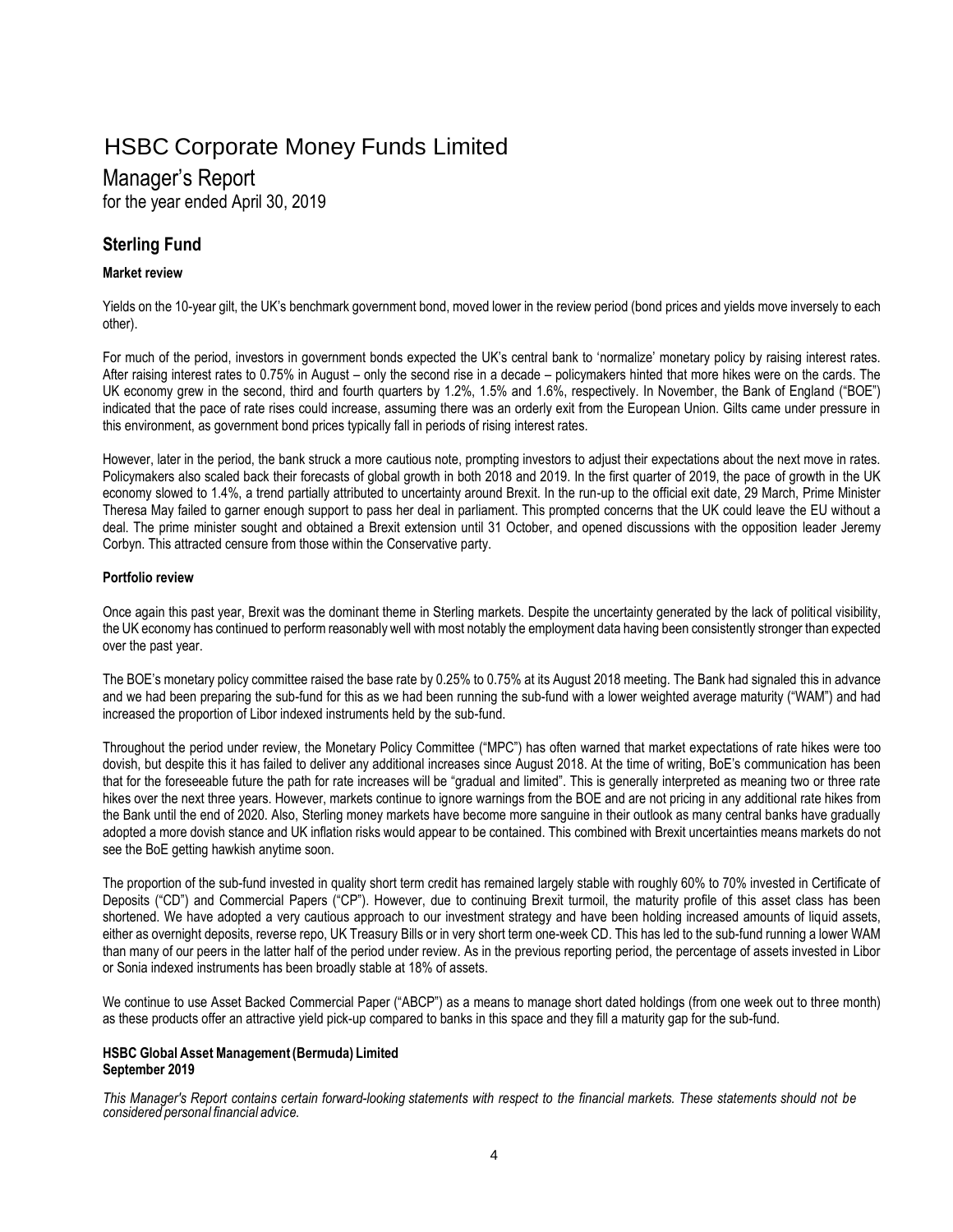### Manager's Report

for the year ended April 30, 2019

### **US Dollar Fund**

### **Market review**

The US economy was buoyant for much of the period, giving policymakers the confidence to raise interest rates three times. The three increases took place in June, September and December, culminating in rates reaching a range of 2.25–2.50%. They stayed at that level for the remainder of the review period. Despite the trend of rising rates (which typically sends yields higher), US Treasury yields fell. The benchmark 10-year Treasury yield moved from 2.96% to 2.50% over the year.

Towards the end of 2018, some mixed economic data emerged. Although growth in the US economy exceeded that of its developed-market peers, the pace of expansion slowed. Having increased by 3.4% in the third quarter of 2018, the economy grew by 2.2% in the fourth. Other data releases were lackluster too – retail sales fell by 1.2% in December, the lowest reading in nine years. At the same time, the US government entered a 35 day shutdown, the longest in history. It was triggered by a dispute between Republicans and Democrats over funding for President Trump's proposed wall at the Mexican border. The shutdown contributed to negative sentiment at year-end, when investors were already skittish about the prospects for the global economy. Against this backdrop, investors fled equities, preferring safe-haven assets including Treasuries and moneymarket instruments.

In the first quarter of 2019, US equities bounced back with a vengeance, with the S&P 500 index notching up its best first quarter since 1998. Meanwhile, growth in the US economy surged to 3.2% in the first quarter of 2019. The labor market also fared well: data released in April showed that 196,000 jobs were added to the US economy in March – 16,000 more than expected.

### **Portfolio review**

The Federal Reserve (the "Fed") stayed on course for the remainder of 2018 as interest rates were raised 25 basis point in June, September, and December. Along with an early 2018 rate hike, that made 100 basis points of tightening for the year. Each of these moves were well telegraphed by the Fed, and thus widely anticipated. The Federal Open Market Committee ("FOMC)" continued to re-enforce a series of persistent themes around the gradual increases; Sustained economic expansion; strong labor market conditions; inflation near the committee's symmetric 2 percent objective over the medium term. These were all factors that came into focus when adjusting the target range for the federal funds rate to 2.25% - 2.40%. The last of these series of rate hikes which took place at the end of 2018 was not without some debate however. With inflation measures falling below the 2% target objective and the President of the United States urging for a pause in rate rising, the Fed nonetheless, moved forward with its final rate hike of the year. Equity markets dropped dramatically following the rate hike and for the first time since Fed Chairman Jerome Powell came into power, there was widespread criticism around the FOMC's monetary tightening policies. Chairman Powell has since suggested that he'll be more cautious about raising rates in 2019. There has been no hint of any further rate hikes at either of the first two FOMC meetings that were held in January and March of 2019. Some market forecasters have even called for a rate cut in 2019.

The portfolio was well positioning for the 2018 rate hikes as Fed officials continued to demonstrate extreme transparency. In order to remain properly positioned, the sub-fund maintained its heavy weighting in floating rate securities, specifically Libor based agency floating rate issuance. Although spreads did narrow somewhat throughout the reporting period, the relative value remained strong due to slightly elevated Libor levels. When the Fed raised rates at each of the intervals in June, September, and December, the sub-fund was well positioned between short maturities (overnight to one week) and monthly Libor floaters that were resetting at higher levels throughout the periods leading up to the three interest rate tightening's. The entire landscape changed however, following the December rate hike. The short term yield curve began to lose some of its steepness in early 2019. This changing dynamic led to a change in strategy moving forward. The sub-fund was able to lock in some higher fixed rate yields on longer maturities before the yield curve flattened out completely by the end of the first quarter of 2019. Asset flows were fairly stable through most of the reporting period but began to escalate during the latter portion of 2018 and continued to escalate through the first two months of 2019 before starting to decline as we came to the end of the reporting period in April.

### **HSBC Global Asset Management(Bermuda) Limited September 2019**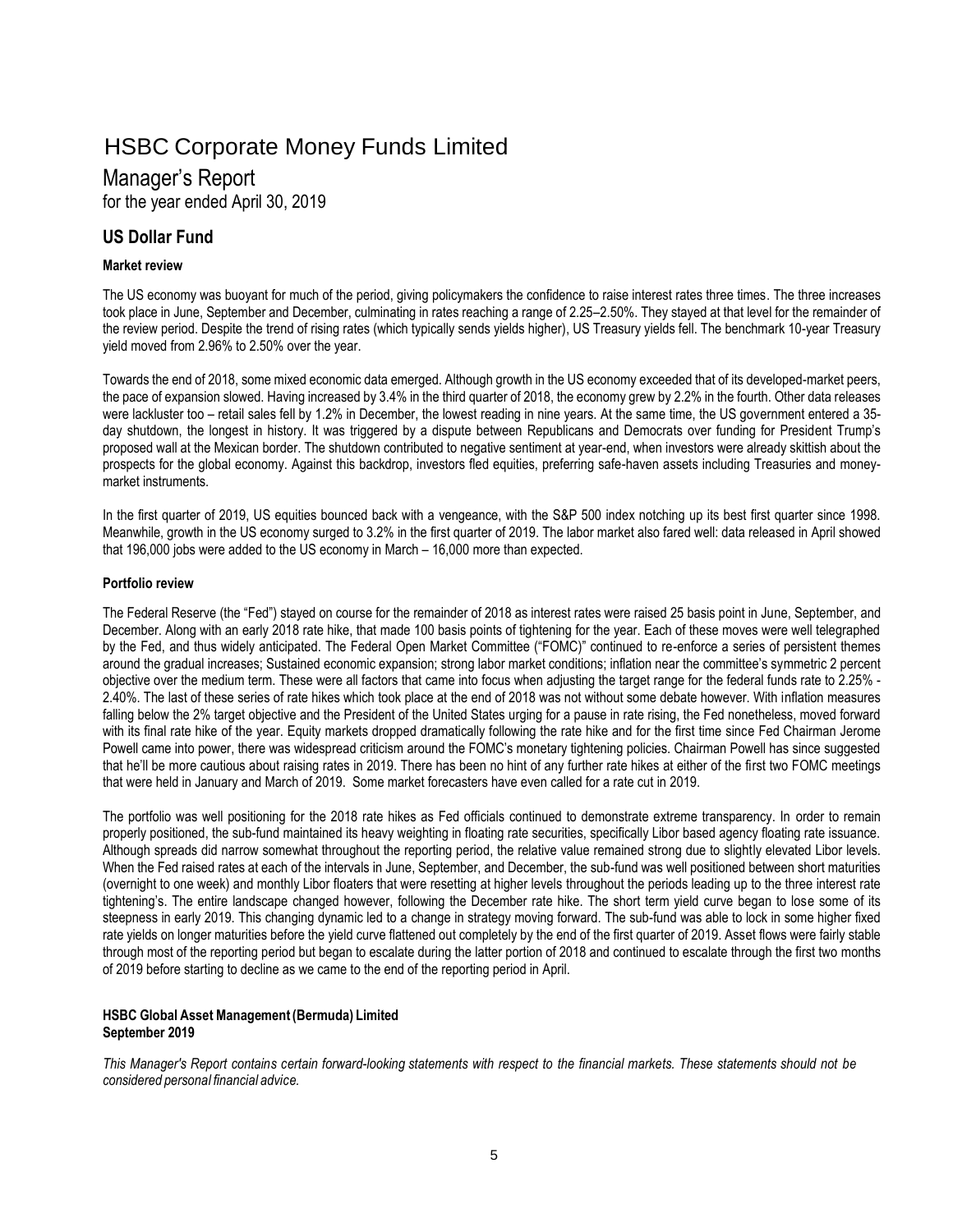### Manager's Report for the year ended April 30, 2019

### **US Treasury Fund**

### **Market review**

The US economy was buoyant for much of the period, giving policymakers the confidence to raise interest rates three times. The three increases took place in June, September and December, culminating in rates reaching a range of 2.25–2.50%. They stayed at that level for the remainder of the review period. Despite the trend of rising rates (which typically sends yields higher), US Treasury yields fell. The benchmark 10-year Treasury yield moved from 2.96% to 2.50% over the year.

Towards the end of 2018, some mixed economic data emerged. Although growth in the US economy exceeded that of developed-market peers, the pace of expansion slowed. Having increased by 3.4% in the third quarter of 2018, the economy grew by 2.2% in the fourth. Other data releases were lackluster too – retail sales fell by 1.2% in December, the lowest reading in nine years. At the same time, the US government entered a 35 day shutdown, the longest in history. It was triggered by a dispute between Republicans and Democrats over funding for President Trump's proposed wall at the Mexican border. The shutdown contributed to negative sentiment at year-end, when investors were already skittish about the prospects for the global economy. Against this backdrop, investors fled equities, preferring safe-haven assets including Treasuries and moneymarket instruments.

In March, the US yield curve inverted (meaning that the 10-year Treasury bond yielded less than the three-month Treasury bond). The last time this happened was in 2007, before the global financial crisis. Indeed, an inverted yield curve is recognized as a reliable precursor to recession. In April, however, the 10-year yield rose as investors appeared less worried about the extent of slowing global growth.

In other news, the US Treasury Department confirmed that government borrowing in 2019 will be maintained at record highs, to finance the government deficit. Issuance of new Treasury bonds is expected to exceed \$1 trillion, for the second year in a row.

### **Portfolio review**

Treasury bill supply moved slightly lower as we moved through the second half of 2018. Typical year end demand on treasury bills lowered overall yields only modestly, as the impact of a late December hike in interest rates offset some of the excess demand that usually suppresses yield dramatically around year-end. During the first quarter of 2019 the market anticipated Treasury bill supply to rebound as the US Treasury generally has a greater need for short term funding during the height of tax season. However, a stronger than expected period of tax receipts allowed Treasury to scale back some of the February – March ramp up of Treasury bill supply. Treasury bills still maintained decent value as an abundance of repo collateral kept short yields elevated on both short maturing repo, as well as treasury bills maturing inside of three months.

With the Fed Chairman Powell suggesting that he'll be more cautious about raising rates in 2019, there has been no hint of any further rate hikes at either of the first two FOMC meetings that were held in January and March of 2019. Some market forecasters have even called for a rate cut in 2019. Along with these developments, an inverted yield curve was formed in early 2019. One year treasury bills have been yielding 3-5 basis points lower than three month T-bills. This has discouraged some longer buying out the curve, unless, of course that there is a strong conviction that the Fed would indeed lower rates over the next twelve months.

As an alternative to speculating on the future direction of longer term interest rates, the sub-fund was able to shift into higher yielding repo. With an abundance of repo collateral hitting the market during March and April, overnight repo levels remained quite elevated, to such a point that repo was consistently out-yielding Treasury bills by some 5-10 basis points towards the end of the first quarter and well into the second quarter of 2019. The portfolio remained heavily concentrated in repo during this period of time in order to take advantage higher yields.

### **HSBC Global Asset Management(Bermuda) Limited September 2019**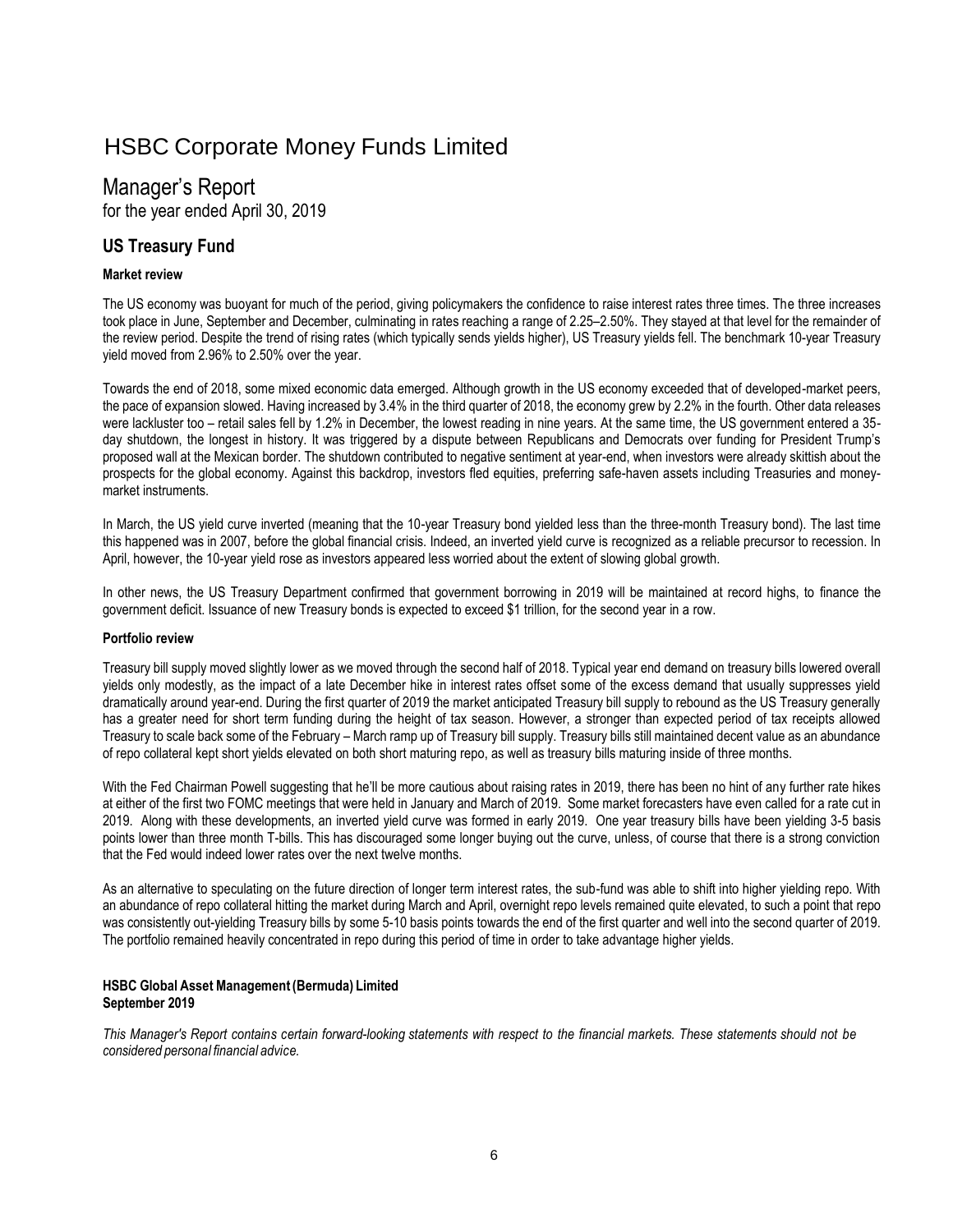

Telephone Fax Internet

+1 441 295 5063 +1 441 295 8280 www.kpmg.bm

### **INDEPENDENT AUDITOR'S REPORT**

### **To the Board of Directors and shareholders of HSBC Corporate Money Funds Limited**

We have audited the accompanying financial statements of HSBC Corporate Money Funds Limited (comprised of Canadian Dollar Fund, Sterling Fund, US Dollar Fund and the US Dollar Treasury Fund), which comprise the statements of assets and liabilities, including the statements of net assets as of April 30, 2019, and the related statements of operations and changes in net assets for the year then ended, and the related notes to the financial statements.

#### **Management's responsibility for the financial statements**

Management is responsible for the preparation and fair presentation of these financial statements in accordance with U.S. generally accepted accounting principles; this includes the design, implementation, and maintenance of internal control relevant to the preparation and fair presentation of financial statements that are free from material misstatement, whether due to fraud or error.

### **Auditor's responsibility**

Our responsibility is to express an opinion on these financial statements based on our audit. We conducted our audit in accordance with auditing standards generally accepted in the United States of America. Those standards require that we plan and perform the audit to obtain reasonable assurance about whether the financial statements are free from material misstatement.

An audit involves performing procedures to obtain audit evidence about the amounts and disclosures in the financial statements. The procedures selected depend on the auditor's judgment, including the assessment of the risks of material misstatement of the financial statements, whether due to fraud or error. In making those risk assessments, the auditor considers internal control relevant to the entity's preparation and fair presentation of the financial statements in order to design audit procedures that are appropriate in the circumstances, but not for the purpose of expressing an opinion on the effectiveness of the entity's internal control. Accordingly, we express no such opinion. An audit also includes evaluating the appropriateness of accounting policies used and the reasonableness of significant accounting estimates made by management, as well as evaluating the overall presentation of the financial statements.

We believe that the audit evidence we have obtained is sufficient and appropriate to provide a basis for our audit opinion.

#### **Opinion**

In our opinion, the financial statements referred to above present fairly in all material respects, the financial position of HSBC Corporate Money Funds Limited as of April 30, 2019, and the results of its operations for the year then ended in accordance with U.S. generally accepted accounting principles.

**KPMG** Audit Limited

Chartered Professional Accountants Hamilton, Bermuda September 27, 2019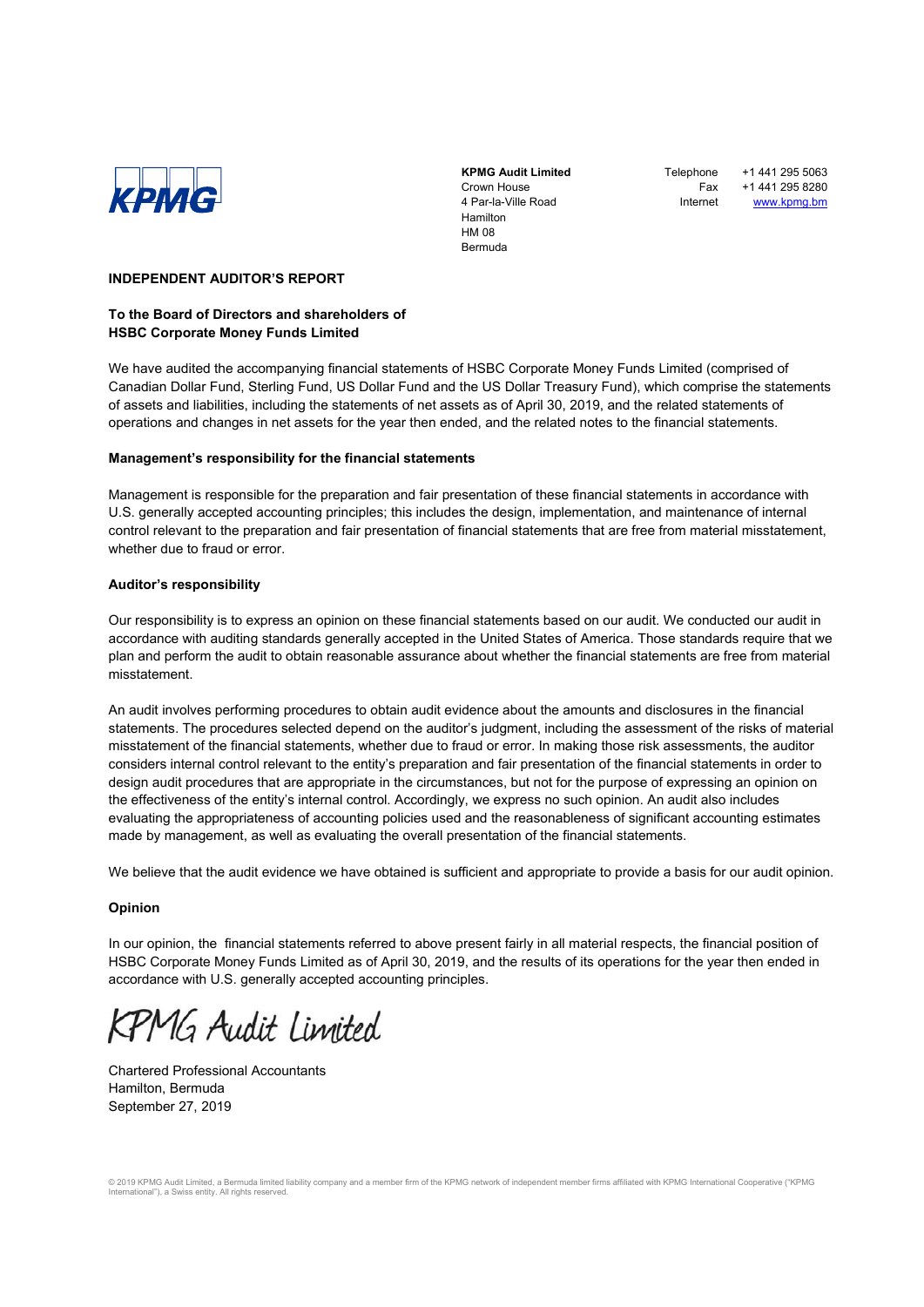### HSBC Corporate Money Funds Limited Statements of Assets and Liabilities as at April 30, 2019

|                                                  | Canadian    | Sterling    | US            | US                   |
|--------------------------------------------------|-------------|-------------|---------------|----------------------|
|                                                  | Dollar Fund | Fund        | Dollar Fund   | <b>Treasury Fund</b> |
|                                                  | CAD         | <b>GBP</b>  | <b>USD</b>    | <b>USD</b>           |
| <b>Assets</b>                                    |             |             |               |                      |
| Investments, at fair value (notes 2(b), 11 & 12) | 25,015,195  | 240,209,169 | 6,615,506,954 | 266,715,763          |
| Cash (note 3)                                    |             | 18,816      | 5,148,497     |                      |
| Interest and dividends receivable                | 37,812      | 174,081     | 14,522,843    | 397,637              |
| Accounts receivable and prepaid expenses         | 369         | 2,047       | 18,665        | 9,084                |
|                                                  | 25,053,376  | 240,404,113 | 6,635,196,959 | 267,122,484          |
|                                                  |             |             |               |                      |
| <b>Liabilities</b>                               |             |             |               |                      |
| Bank overdraft (note 3)                          |             |             |               | 1,319                |
| Management fees payable (notes 4 & 14)           | 8,254       | 46,934      | 1,318,547     | 25,561               |
| Dividends payable (note 13)                      | 1,557       | 5,271       | 433,933       | 17,246               |
| Accounts payable and accrued expenses            | 803         | 5,697       | 90,927        | 13,750               |
|                                                  | 10,614      | 57,902      | 1,843,407     | 57,876               |
| Net assets                                       | 25,042,762  | 240,346,211 | 6,633,353,552 | 267,064,608          |
| Net assets attributable to:                      |             |             |               |                      |
| Class A shares                                   | 10,532,796  | 110,613,933 | 2,775,485,688 | 69,018,121           |
| Class B shares                                   | 6,939,025   | 21,487,685  | 1,425,010,709 | 2,449,082            |
| Class C shares                                   | 1,241,402   | 107,342,198 | 2,258,785,158 |                      |
| Class I shares                                   |             |             | 155,425,553   |                      |
| Class X shares                                   |             |             |               | 195,597,405          |
| Class R shares                                   | 6,329,539   | 902,395     | 18,646,444    |                      |
|                                                  | 25,042,762  | 240,346,211 | 6,633,353,552 | 267,064,608          |
| Share capital (note 10)                          |             |             |               |                      |
| Shares authorized 19,999,880,000                 |             |             |               |                      |
| of USD 0.10 each                                 |             |             |               |                      |
| <b>Shares outstanding</b>                        |             |             |               |                      |
| Class A shares                                   | 10,532,796  | 110,613,933 | 2,775,485,688 | 69,018,121           |
| Class B shares                                   | 6,939,025   | 21,487,685  | 1,425,010,709 | 2,449,082            |
| Class C shares                                   | 1,241,402   | 107,342,198 | 2,258,785,158 |                      |
| Class I shares                                   |             |             | 155,425,553   |                      |
| Class X shares                                   |             |             |               | 195,597,405          |
| Class R shares                                   | 358,022     | 43,649      | 1,034,916     |                      |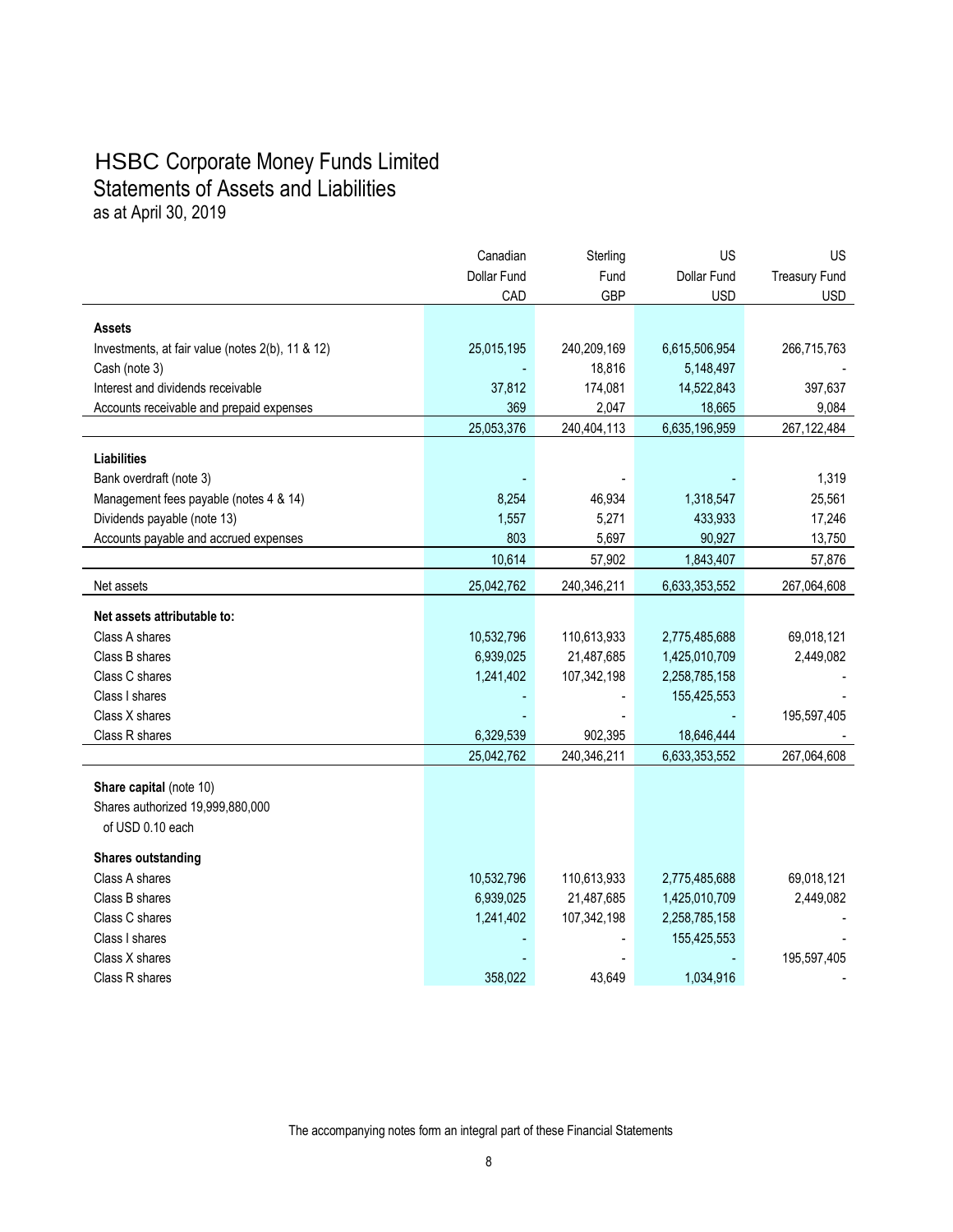# HSBC Corporate Money Funds Limited<br>Statements of Assets and Liabilities (Continued) as at April 30, 2019

|                           | Canadian           | Sterling | US               | US.                      |
|---------------------------|--------------------|----------|------------------|--------------------------|
|                           | <b>Dollar Fund</b> | Fund     | Dollar Fund      | <b>Treasury Fund</b>     |
|                           | CAD                | GBP      | <b>USD</b>       | <b>USD</b>               |
| Net asset value per share |                    |          |                  |                          |
| Class A shares            | CAD 1.00           | £1.00    | <b>USD 1.00</b>  | <b>USD 1.00</b>          |
| Class B shares            | CAD 1.00           | £1.00    | <b>USD 1.00</b>  | <b>USD 1.00</b>          |
| Class C shares            | <b>CAD 1.00</b>    | £1.00    | <b>USD 1.00</b>  |                          |
| Class I shares            |                    | w.       | <b>USD 1.00</b>  | $\overline{\phantom{a}}$ |
| Class X shares            |                    | ۰        |                  | <b>USD 1.00</b>          |
| Class R shares            | CAD 17.68          | £ 20.67  | <b>USD 18.02</b> |                          |

Director

Director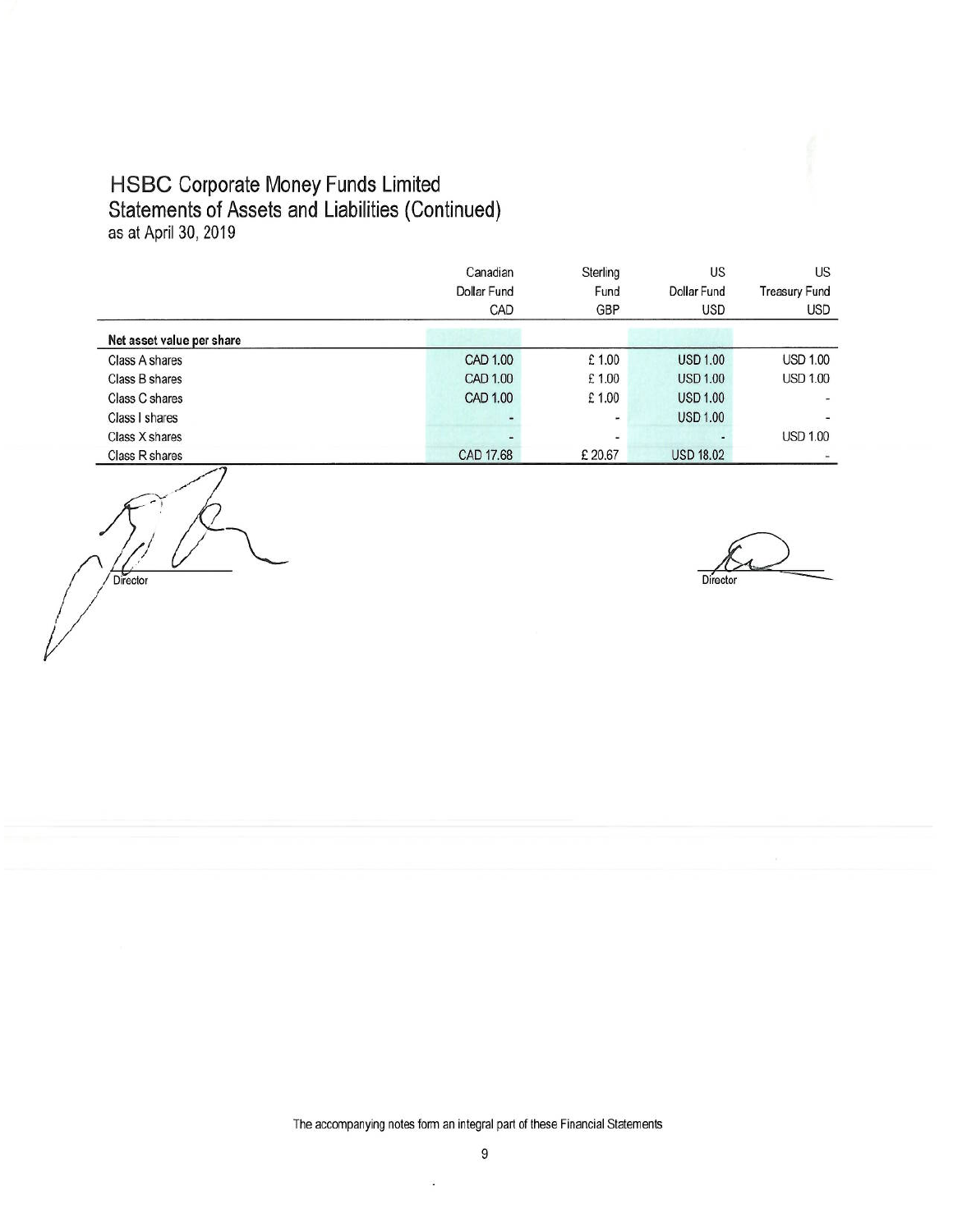### HSBC Corporate Money Funds Limited Statements of Net Assets as at April 30, 2019

#### **Canadian Dollar Fund**

|                                       |               | Purchase      | Fair          | $%$ of |
|---------------------------------------|---------------|---------------|---------------|--------|
|                                       | Holdings      | Price         | Value         | Net    |
|                                       | in Shares     | CAD           | CAD           | Assets |
|                                       |               |               |               |        |
| <b>Money Market Fund</b>              |               |               |               |        |
| Ireland                               |               |               |               |        |
| HSBC Global Liquidity Funds Plc -     |               |               |               |        |
| HSBC Canadian Dollar Liquidity Fund - |               |               |               |        |
| Class Z (note 12)                     | 25,015,195    | 25,015,195    | 25,015,195    | 99.89  |
| Other net assets                      |               |               | 27,567        | 0.11   |
| Net assets                            |               |               | 25,042,762    | 100.00 |
|                                       |               |               |               |        |
| <b>Sterling Fund</b>                  |               |               |               |        |
|                                       |               | Purchase      | Fair          | $%$ of |
|                                       | Holdings      | Price         | Value         | Net    |
|                                       | in Shares     | <b>GBP</b>    | <b>GBP</b>    | Assets |
|                                       |               |               |               |        |
| <b>Money Market Fund</b>              |               |               |               |        |
| Ireland                               |               |               |               |        |
| HSBC Global Liquidity Funds Plc -     |               |               |               |        |
| HSBC Sterling Liquidity Fund -        |               |               |               |        |
| Class Z (note 12)                     | 240,209,169   | 240,209,169   | 240,209,169   | 99.94  |
| Other net assets                      |               |               | 137,042       | 0.06   |
| Net assets                            |               |               | 240,346,211   | 100.00 |
| <b>US Dollar Fund</b>                 |               |               |               |        |
|                                       |               | Purchase      | Fair          | $%$ of |
|                                       | Holdings      | Price         | Value         | Net    |
|                                       | in Shares     | <b>USD</b>    | <b>USD</b>    | Assets |
|                                       |               |               |               |        |
| <b>Money Market Fund</b>              |               |               |               |        |
| Ireland                               |               |               |               |        |
| HSBC Global Liquidity Funds Plc -     |               |               |               |        |
| HSBC US Dollar Liquidity Fund -       |               |               |               |        |
| Class Z (note 12)                     | 6,615,506,954 | 6,615,506,954 | 6,615,506,954 | 99.73  |
| Other net assets                      |               |               | 17,846,598    | 0.27   |
| Net assets                            |               |               | 6,633,353,552 | 100.00 |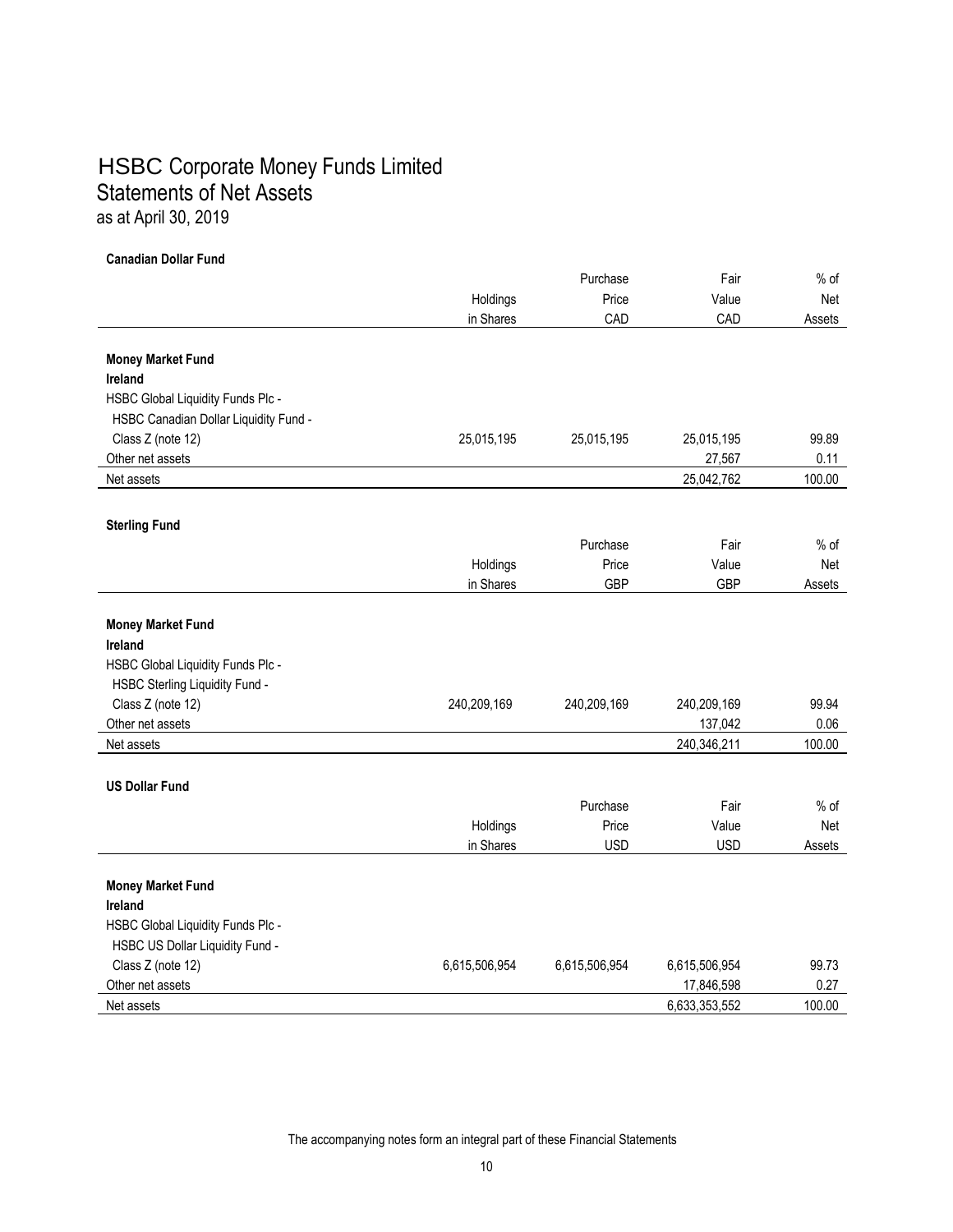### HSBC Corporate Money Funds Limited Statements of Net Assets (continued) as at April 30, 2019

### **US Treasury Fund**

|                                         |             | Purchase    | Fair        | $%$ of |
|-----------------------------------------|-------------|-------------|-------------|--------|
|                                         | Holdings    | Price       | Value       | Net    |
|                                         | in Shares   | <b>USD</b>  | <b>USD</b>  | Assets |
|                                         |             |             |             |        |
| <b>Money Market Fund</b>                |             |             |             |        |
| <b>Ireland</b>                          |             |             |             |        |
| <b>BNY Mellon Liquidity Funds Plc -</b> |             |             |             |        |
| <b>BNY Mellon US Treasury Fund</b>      | 47,340,604  | 47,340,604  | 47,340,604  | 17.73  |
| HSBC Global Liquidity Funds Plc -       |             |             |             |        |
| HSBC US Treasury Liquidity Fund -       |             |             |             |        |
| Class Z (note 12)                       | 219,375,159 | 219,375,159 | 219,375,159 | 82.14  |
| Other net assets                        |             |             | 348.845     | 0.13   |
| Net assets                              |             |             | 267,064,608 | 100.00 |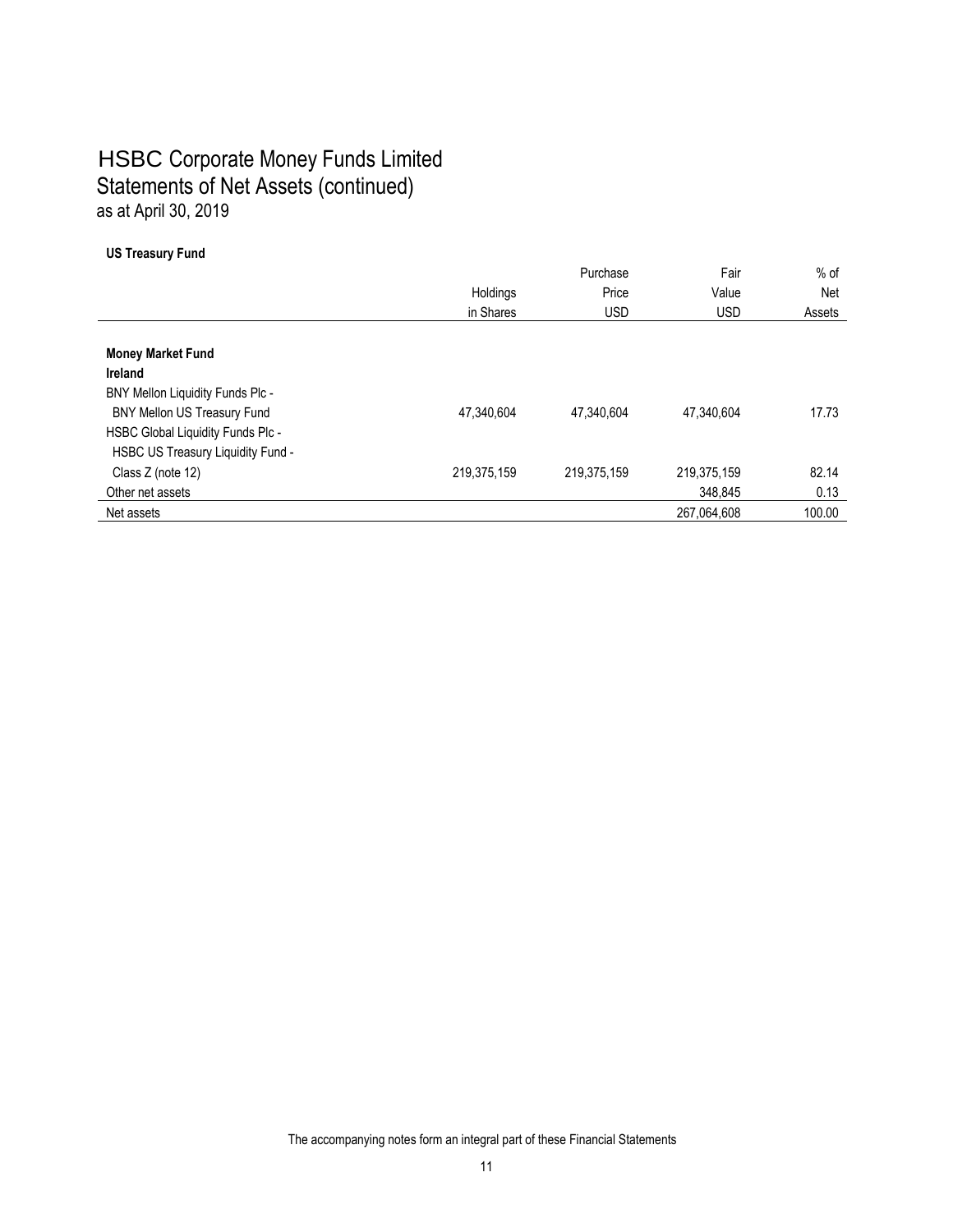### HSBC Corporate Money Funds Limited Statements of Operations

for the year ended April 30, 2019

|                                                      | Canadian    | Sterling   | US          | <b>US Treasury</b> |
|------------------------------------------------------|-------------|------------|-------------|--------------------|
|                                                      | Dollar Fund | Fund       | Dollar Fund | Fund               |
|                                                      | CAD         | <b>GBP</b> | <b>USD</b>  | USD <sup>*</sup>   |
|                                                      |             |            |             |                    |
| <b>Income</b>                                        |             |            |             |                    |
| Dividend income (note 13)                            | 691,348     | 2,394,546  | 155,737,312 | 2,533,064          |
| Interest income (note 3(b))                          |             |            | 181,364     |                    |
|                                                      | 691,348     | 2,394,546  | 155,918,676 | 2,533,064          |
|                                                      |             |            |             |                    |
| <b>Expenses</b>                                      |             |            |             |                    |
| Management fees (notes 4 & 14)                       | 151,813     | 919,312    | 15,685,827  | 100,165            |
| Audit fees                                           | (186)       | 3,619      | 63,316      | 1,173              |
| Directors' fees (note 8)                             | 130         | 1,531      | 20,708      | 127                |
| Other expenses (note 3(b))                           | 8,894       | 7,866      | 183,341     | 29,623             |
|                                                      | 160,651     | 932,328    | 15,953,192  | 131,088            |
| Net investment income                                | 530,697     | 1,462,218  | 139,965,484 | 2,401,976          |
| Net increase in net assets resulting from operations | 530,697     | 1.462.218  | 139.965.484 | 2,401,976          |

\* For the period from July 23, 2018 (commencement of operations) to April 30, 2019.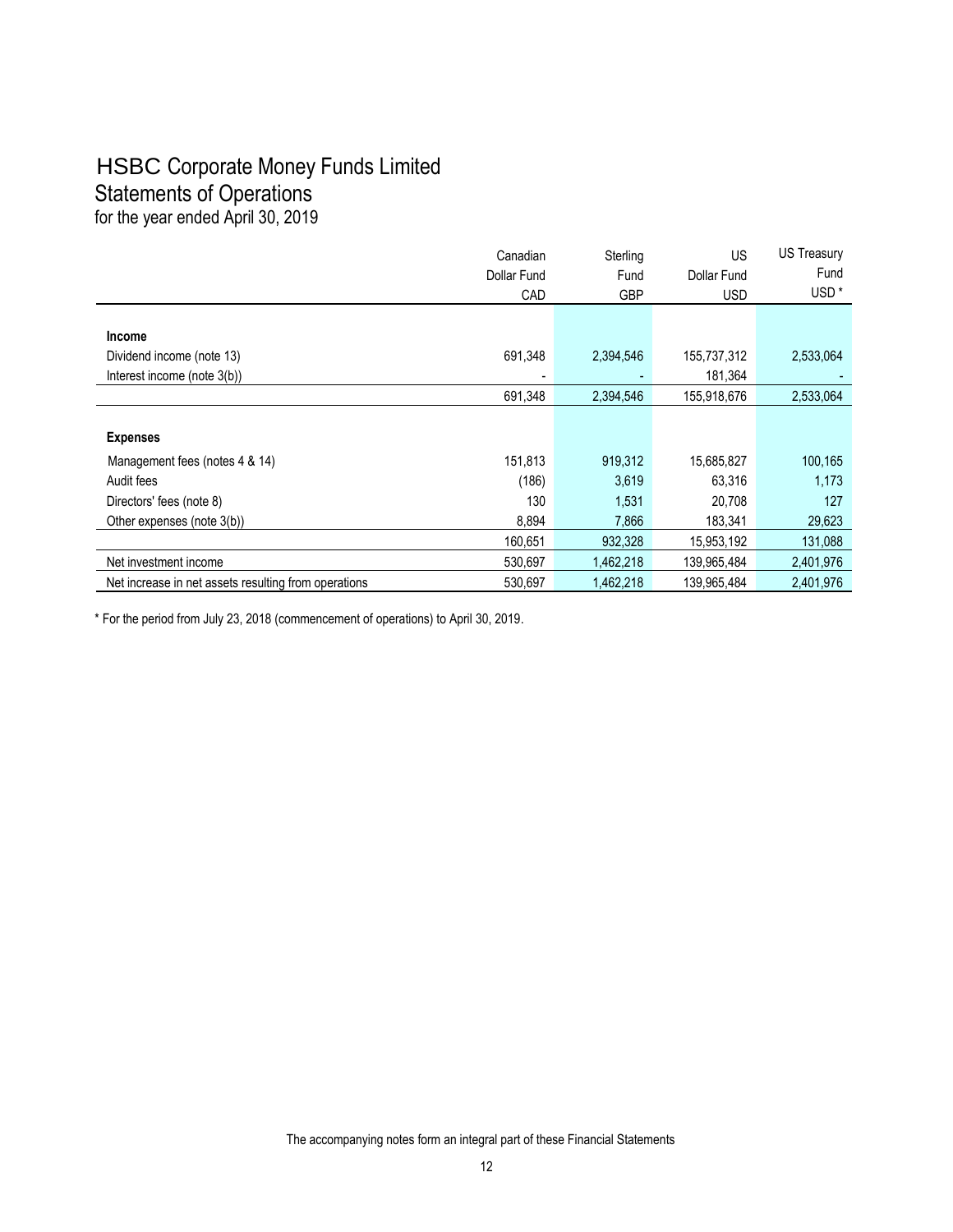### HSBC Corporate Money Funds Limited Statements of Changes in Net Assets for the year ended April 30, 2019

**Canadian Dollar Fund**

|                                          | Class A        | Class B     | Class C        | Class R     |              |
|------------------------------------------|----------------|-------------|----------------|-------------|--------------|
|                                          | CAD            | CAD         | CAD (note 1)   | CAD         | Total        |
|                                          |                |             |                |             |              |
| Net assets at start of the year/period   | 30,411,786     | 6,648,431   |                | 7,671,444   | 44,731,661   |
|                                          |                |             |                |             |              |
| Net increase in net assets               |                |             |                |             |              |
| resulting from operations                |                |             |                |             |              |
| Net investment income                    | 349,156        | 94,149      | 19,871         | 67,521      | 530,697      |
|                                          | 349,156        | 94,149      | 19,871         | 67,521      | 530,697      |
|                                          |                |             |                |             |              |
| <b>Subscriptions and redemptions</b>     |                |             |                |             |              |
| Proceeds on issue of shares              | 22,392,665     | 4,287,000   | 14,578,883     | 470,000     | 41,728,548   |
| Payments on redemption of shares         | (42,596,139)   | (4,063,251) | (13, 357, 300) | (1,879,426) | (61,896,116) |
|                                          | (20, 203, 474) | 223,749     | 1,221,583      | (1,409,426) | (20,167,568) |
|                                          |                |             |                |             |              |
| Dividends (note 13)                      | (349, 156)     | (94, 149)   | (19, 871)      |             | (463, 176)   |
| Proceeds from reinvestments of dividends | 324,484        | 66,845      | 19,819         | ٠           | 411,148      |
|                                          |                |             |                |             |              |
| Net assets at end of the year/period     | 10.532.796     | 6.939.025   | 1,241,402      | 6.329.539   | 25,042,762   |

### **Sterling Fund**

|                                         | Class A       |              | Class C                  | Class I      | Class R    |                 |
|-----------------------------------------|---------------|--------------|--------------------------|--------------|------------|-----------------|
|                                         | <b>GBP</b>    | <b>GBP</b>   | GBP (note 1)             | GBP (note 1) | <b>GBP</b> | Total           |
|                                         |               |              |                          |              |            |                 |
| Net assets at start of the year/period  | 349,484,243   | 31,111,790   | $\overline{\phantom{a}}$ |              | 919,986    | 381,516,019     |
|                                         |               |              |                          |              |            |                 |
| Net increase in net assets              |               |              |                          |              |            |                 |
| resulting from operations               |               |              |                          |              |            |                 |
| Net investment income                   | 1,108,694     | 88,993       | 246,371                  | 17,040       | 1,120      | 1,462,218       |
|                                         | 1,108,694     | 88,993       | 246,371                  | 17,040       | 1,120      | 1,462,218       |
|                                         |               |              |                          |              |            |                 |
| Subscriptions and redemptions           |               |              |                          |              |            |                 |
| Proceeds on issue of shares             | 726,077,671   | 19,447,808   | 142,100,000              | 55,000,000   |            | 942,625,479     |
| Payments on redemption of shares        | (964,958,091) | (29,089,074) | (35,000,000)             | (55,000,000) | (18, 711)  | (1,084,065,876) |
|                                         | (238,880,420) | (9,641,266)  | 107,100,000              |              | (18, 711)  | (141, 440, 397) |
|                                         |               |              |                          |              |            |                 |
| Dividends (note 13)                     | (1, 108, 694) | (88,993)     | (246, 371)               | (17,040)     |            | (1,461,098)     |
| Proceeds from reinvestment of dividends | 10,110        | 17,161       | 242,198                  |              |            | 269,469         |
|                                         |               |              |                          |              |            |                 |
| Net assets at end of the year/period    | 110,613,933   | 21,487,685   | 107,342,198              |              | 902,395    | 240,346,211     |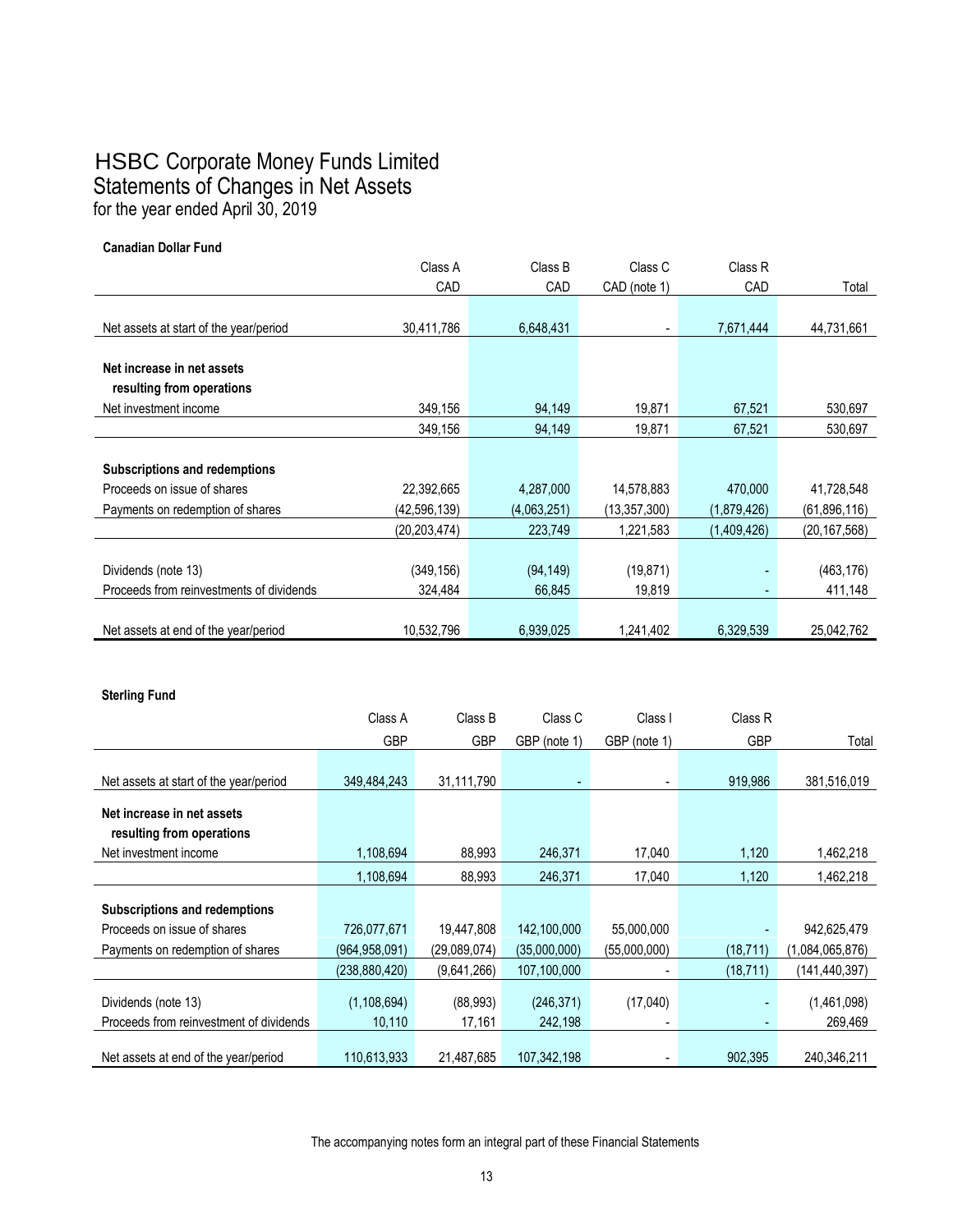### HSBC Corporate Money Funds Limited Statements of Changes in Net Assets (Continued) for the year ended April 30, 2019

**US Dollar Fund**

|                                         | Class A          | Class B         | Class C          | Class I         | Class R     |                  |
|-----------------------------------------|------------------|-----------------|------------------|-----------------|-------------|------------------|
|                                         | <b>USD</b>       | <b>USD</b>      | <b>USD</b>       | <b>USD</b>      | <b>USD</b>  | Total            |
| Net assets at start of the year         | 2,765,141,006    | 886,797,427     | 1,933,635,791    | 183,782,981     | 22,091,985  | 5,791,449,190    |
| Net increase in net assets              |                  |                 |                  |                 |             |                  |
| resulting from operations               |                  |                 |                  |                 |             |                  |
| Net investment income                   | 61,990,366       | 22,568,009      | 51,765,518       | 3,288,624       | 352,967     | 139,965,484      |
|                                         | 61,990,366       | 22,568,009      | 51,765,518       | 3,288,624       | 352,967     | 139,965,484      |
|                                         |                  |                 |                  |                 |             |                  |
| Subscriptions and redemptions           |                  |                 |                  |                 |             |                  |
| Proceeds on issue of shares             | 47,639,128,775   | 9,619,169,119   | 11,842,298,019   | 612,926,943     | 2,195,033   | 69,715,717,889   |
| Payments on redemption of shares        | (47,630,307,029) | (9,081,319,210) | (11,567,337,366) | (644, 385, 711) | (5,993,541) | (68,929,342,857) |
|                                         | 8,821,746        | 537,849,909     | 274,960,653      | (31, 458, 768)  | (3,798,508) | 786,375,032      |
|                                         |                  |                 |                  |                 |             |                  |
| Dividends (note 13)                     | (61,990,366)     | (22, 568, 009)  | (51, 765, 518)   | (3,288,624)     |             | (139, 612, 517)  |
| Proceeds from reinvestment of dividends | 1,522,936        | 363,373         | 50,188,714       | 3,101,340       |             | 55,176,363       |
|                                         |                  |                 |                  |                 |             |                  |
| Net assets at end of the year           | 2,775,485,688    | 1,425,010,709   | 2,258,785,158    | 155,425,553     | 18,646,444  | 6,633,353,552    |

**US Treasury Fund (note 1)**

|                                                                | Class A             | Class B    | Class X         |                      |
|----------------------------------------------------------------|---------------------|------------|-----------------|----------------------|
|                                                                | <b>USD</b>          | <b>USD</b> | <b>USD</b>      | Total                |
| Net assets at start of the period                              |                     |            |                 |                      |
| Net increase in net assets<br>resulting from operations        |                     |            |                 |                      |
| Net investment income                                          | 447,243             | 17,409     | 1,937,324       | 2,401,976            |
|                                                                | 447,243             | 17,409     | 1,937,324       | 2,401,976            |
| Subscriptions and redemptions                                  |                     |            |                 |                      |
| Proceeds on issue of shares                                    | 758,712,247         | 2,982,563  | 1,790,110,077   | 2,551,804,887        |
| Payments on redemption of shares                               | (689, 700, 183)     | (533, 481) | (1,594,512,672) | (2,284,746,336)      |
|                                                                | 69,012,064          | 2,449,082  | 195,597,405     | 267,058,551          |
| Dividends (note 13)<br>Proceeds from reinvestment of dividends | (447, 243)<br>6,057 | (17, 409)  | (1,937,324)     | (2,401,976)<br>6,057 |
| Net assets at end of the period                                | 69,018,121          | 2,449,082  | 195,597,405     | 267,064,608          |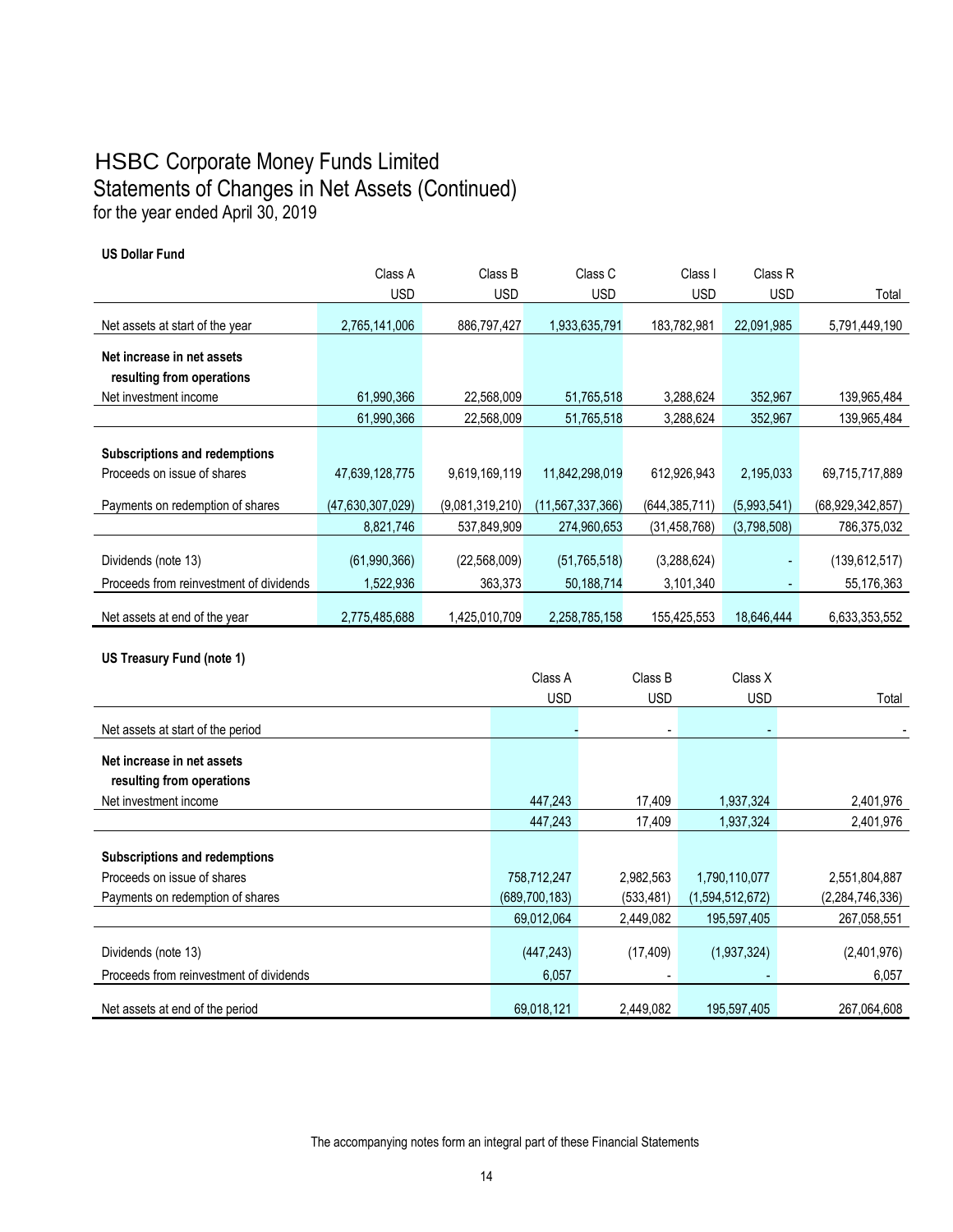### Notes to the Financial Statements

for the year ended April 30, 2019

### **1. The Company**

HSBC Corporate Money Funds Limited (the "Company") is an open-ended exempted mutual fund company and was incorporated with limited liability and unlimited duration in Bermuda on December 4, 1997 in accordance with the Companies Act, 1981 of Bermuda.

The Company is organized as an umbrella fund with more than one class of shares, one or more of which participate in a separate segregated pool of assets called a Fund. The Company operates Canadian Dollar, Euro, Sterling and US Dollar denominated Funds out of which the Euro denominated Fund is dormant as at April 30, 2019.

The Company has been classified as a Standard Fund in accordance with the Bermuda Investment Funds Act 2006.

The principal objective of the Company is to achieve a high level of current income consistent with the preservation of capital and themaintenance of liquidity by investing in a diversified portfolio of money market instruments.

The Company is managed by HSBC Global Asset Management (Bermuda) Limited (the "Manager"), a wholly-owned subsidiary of HSBC Bank Bermuda Limited (the "Bank"), a member of the HSBC Group.

The assets of each Fund of the Company are held exclusively for the benefit of the holders of the shares of the relevant classes. However, all assets of the Company are subject to the general creditors of the Company, in that the assets of each Fund may be exposed to the liabilities of other Funds within the Company. At April 30, 2019, the Directors were not aware of any such specific existing or contingent liabilities. Canadian Dollar Fund – Class C commenced on November 25, 2018. Sterling Fund – Class C commenced on November 26, 2018. Sterling Fund – Class I commenced on December 13, 2018 and became dormant on January 2, 2019. US Treasury Fund – Class A commenced on December 2, 2018. US Treasury Fund – Class B commenced on December 16, 2018. US Treasury Fund – Class X commenced on July 23, 2018. The Funds and share classes existing as at April 30, 2019 were as follows (see also Note 11):

|                                | Date of inception |
|--------------------------------|-------------------|
| Canadian Dollar Fund - Class A | December 19, 2008 |
| Canadian Dollar Fund - Class B | December 10, 2008 |
| Canadian Dollar Fund - Class C | November 25, 2018 |
| Canadian Dollar Fund - Class R | February 1, 2006  |
| Sterling Fund - Class A        | July 2, 2001      |
| Sterling Fund - Class B        | July 2, 2001      |
| Sterling Fund - Class C        | November 26, 2018 |
| Sterling Fund - Class I        | December 13, 2018 |
| Sterling Fund - Class R        | February 1, 2006  |
| US Dollar Fund - Class A       | December 4, 1997  |
| US Dollar Fund - Class B       | February 1, 1999  |
| US Dollar Fund - Class C       | July 1, 2005      |
| US Dollar Fund - Class I       | May 22, 2011      |
| US Dollar Fund - Class R       | February 1, 2006  |
| US Treasury Fund - Class A     | October 1, 2010   |
| US Treasury Fund - Class B     | October 1, 2010   |
| US Treasury Fund - Class C*    | October 1, 2010   |
| US Treasury Fund - Class I*    | October 1, 2010   |
| US Treasury Fund - Class X     | July 23, 2018     |

\*These share classes are dormant as at April 30, 2019.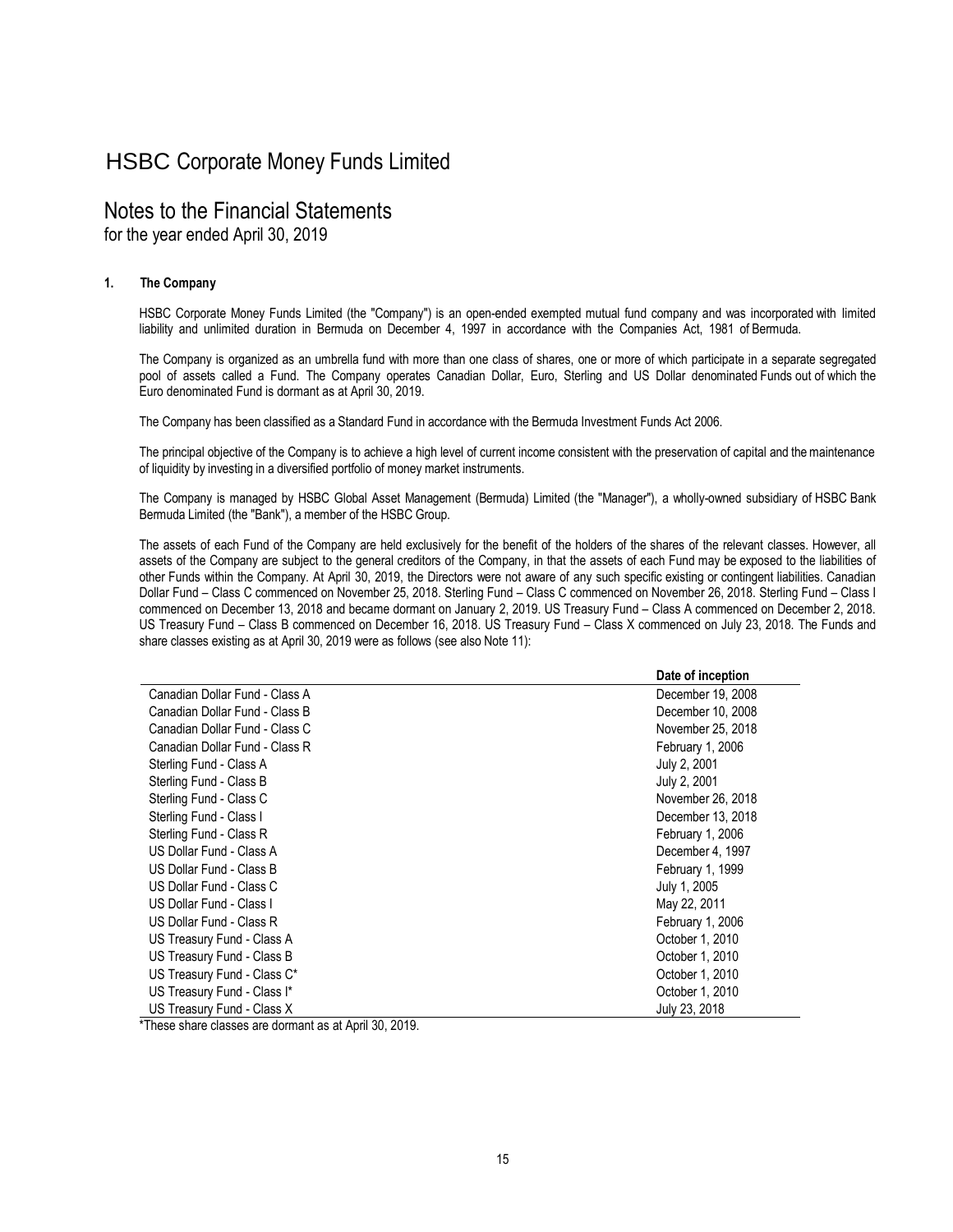#### **2. Significant Accounting Policies**

The accompanying financial statements are prepared in accordance with U.S. generally accepted accounting principles ("U.S. GAAP"). The Company meets the typical characteristics of an investment company and is therefore applying the accounting and reporting guidance under Financial Accounting Standards Board Accounting Standards Codification ("FASB ASC") Topic 946, *Financial Services – Investment Companies.*

The significant accounting and reporting polices adopted by the Company are as follows:

(a) Investment transactions and income

Investment transactions are recorded on the trade date. Realized gains and losses on investment transactions are calculated on an average cost basis. Realized and unrealized gains and losses arising from investment transactions are included in the statements of operations.

(b) Valuation of investments

Investments are valued at fair value. Investments in money market funds are valued based on reported net asset value per share as provided by the administrators of the money market funds.

In accordance with U.S. GAAP, fair value is defined as the price that the Company would receive to sell an asset or pay to transfer a liability in an orderly transaction between market participants at the measurement date. Accounting guidelines for fair value measurements establishes a framework for measuring fair value using a three-level hierarchy for fair value measurements based upon the transparency of inputs to the valuation of an asset or liability. Inputs may be observable or unobservable and refer broadly to the assumptions that market participants would use in pricing the asset or liability. Observable inputs reflect the assumptions market participants would use in pricing the asset or liability based on market data obtained from sources independent of the Company. Unobservable inputs reflect the Company's own assumptions about the inputs that market participants would use in pricing the asset or liability developed based on the best information available in the circumstances. Each investment is assigned a level based upon the observability of the inputs which are significant to the overall valuation. The three-tier hierarchy of inputs is summarized below:

- Level 1 observable prices and quoted prices in active markets for identical investments
- Level 2 other significant observable inputs (including quoted prices for similar investments, interest rates, prepayment speeds, credit risk, etc.)
- Level 3 significant unobservable inputs (including the Company's own assumptions in determining the fair value of investments)

The inputs used to measure fair value may fall into different levels of the fair value hierarchy. In such cases, for disclosure purposes, the level in the fair value hierarchy within which the fair value measurements falls in its entirety is determined based on the lowest level input that is significant to the fair value measurement. Private investment companies measured using net asset value as a practical expedient are not categorized within the fair value hierarchy.

(c) Allocation of profits and losses

All investment income, realized and unrealized gains and losses of each Fund are allocated to each class of shares outstanding on a daily basis in proportion to their interest in the net asset value of the Fund.

(d) Interest income

Interest income is recorded on the accrual basis.

(e) Expenses

The Company bears all operating expenses which are allocated between all the Funds in proportion to the respective net asset value of each Fund unless the expense is solely attributable to a specific Fund.

(f) Use of estimates

The preparation of financial statements in conformity with U.S. GAAP requires management to make estimates and assumptions that affect the amounts reported in the financial statements and accompanying notes. Actual results could differ from those estimates.

(g) Foreign currency translation

Assets and liabilities denominated in currencies other than the base currency of each Fund are translated into the base currency at the rate prevailing at the reporting date. Transactions during the year in currencies other than the base currency have been translated at the rate of exchange prevailing on the respective date of the transaction.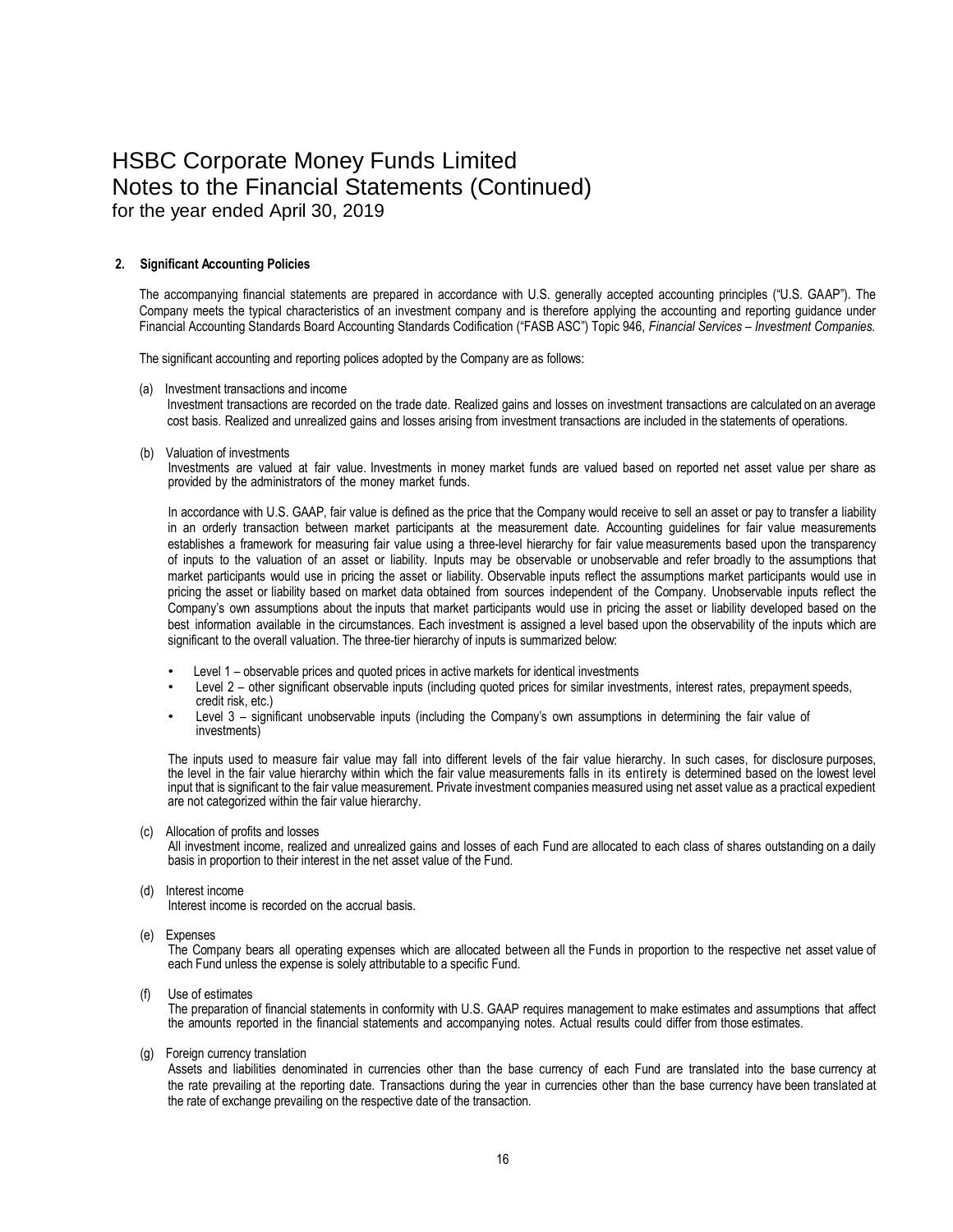### **2. Significant Accounting Policies (continued)**

#### (h) Dividend income Dividend income is recorded on the ex-dividend date and is presented net of withholding tax.

#### (i) Financial instruments

The fair values of the Company's assets and liabilities which qualify as financial instruments under U.S. GAAP approximate the carrying amounts presented in the statements of net assets either due to their short-term nature or are recorded at fair value (see also note 2(b)).

(j) Mandatory redeemable financial instruments In accordance with FASB ASC Topic 480, *Distinguishing Liabilities from Equity*, financial instruments mandatorily redeemable at the option of the holder, are classified as liabilities when a redemption request has been received and the redemption amount has been determined.

#### (k) New accounting pronouncements

In August 2018, the FASB issued ASU 2018-13, Fair Value Measurement (Topic 820): Disclosure Framework — Changes to the Disclosure Requirements for Fair Value Measurement, which changes the fair value measurement disclosure requirements of ASC 820. For nonpublic entities such as the Company, the amendments involve the elimination of certain disclosure requirements of ASC 820. These include transfers between Level 1 and Level 2 of the fair value hierarchy, the Company's policy for the timing of transfers between levels, the valuation processes for Level 3 fair value measurements, and the changes in unrealized gains and losses for the period included in earnings for recurring Level 3 fair value measurements held at the end of the reporting period and the roll-forward of Level 3 fair value measurements. The ASU is effective for all entities for fiscal years beginning after December 15, 2019, including interim periods therein. Early adoption is permitted. The impact on the Company's financial statement disclosures is not expected to be material.

### **3. Bank Overdraft and Sweep Facility**

(a) Bank overdraft

Under an agreement dated October 16, 2006 and subsequently renewed on June 3, 2011 and further amended on November 1, 2016, the Bank made a US Dollar uncommitted multicurrency overdraft facility available to the Company. The maximum amount that may be advanced is the lesser of USD 45,000,000 or 1% of the Net Value of Assets in Custody ("NVAC") of the Company. Under the terms of the agreement, all assets of the Company are pledged as security against advances made by the Bank. The amount outstanding is due upon demand and interest is payable monthly at an amount equal to 0.75% above the Bank's base rate. This facility covers overdrafts arising from the sweep facility. As at April 30, 2019, US Dollar Treasury Fund is in overdraft of USD 1,319.

(b) Sweep facility

Certain corporate customers of the Bank are provided with a sweep facility to enable an automatic transfer of funds at the end of each business day to or from their current accounts to or from the Company. The sweep transactions result in overnight balances that are reflected as cash or overdraft balances being transferred to the Company. These balances are settled through the trading of shares in the Company on the next business day. Interest is earned from or paid to shareholders on these balances at a rate equal to the previous day's daily yield of the relevant Fund, so as not to affect the position of the shareholders of the Company who do not utilize the sweep facility. Interest income for the year resulting from sweep transactions for the GBP Fund totaled GBP 2,577 and interest expense totaled GBP 4,060. These amounts have been netted and are included in other expenses. Interest income for the year resulting from sweep transactions for the US Dollar Fund totaled USD 263,509 and interest expense totaled USD 82,145. These amounts have been netted and are included in interest income. Similarly, interest income for the year resulting from sweep transactions for the US Dollar Treasury Fund totaled USD 20,833 and interest expense totaled USD 22,441. These amounts have been netted and are included in other expenses.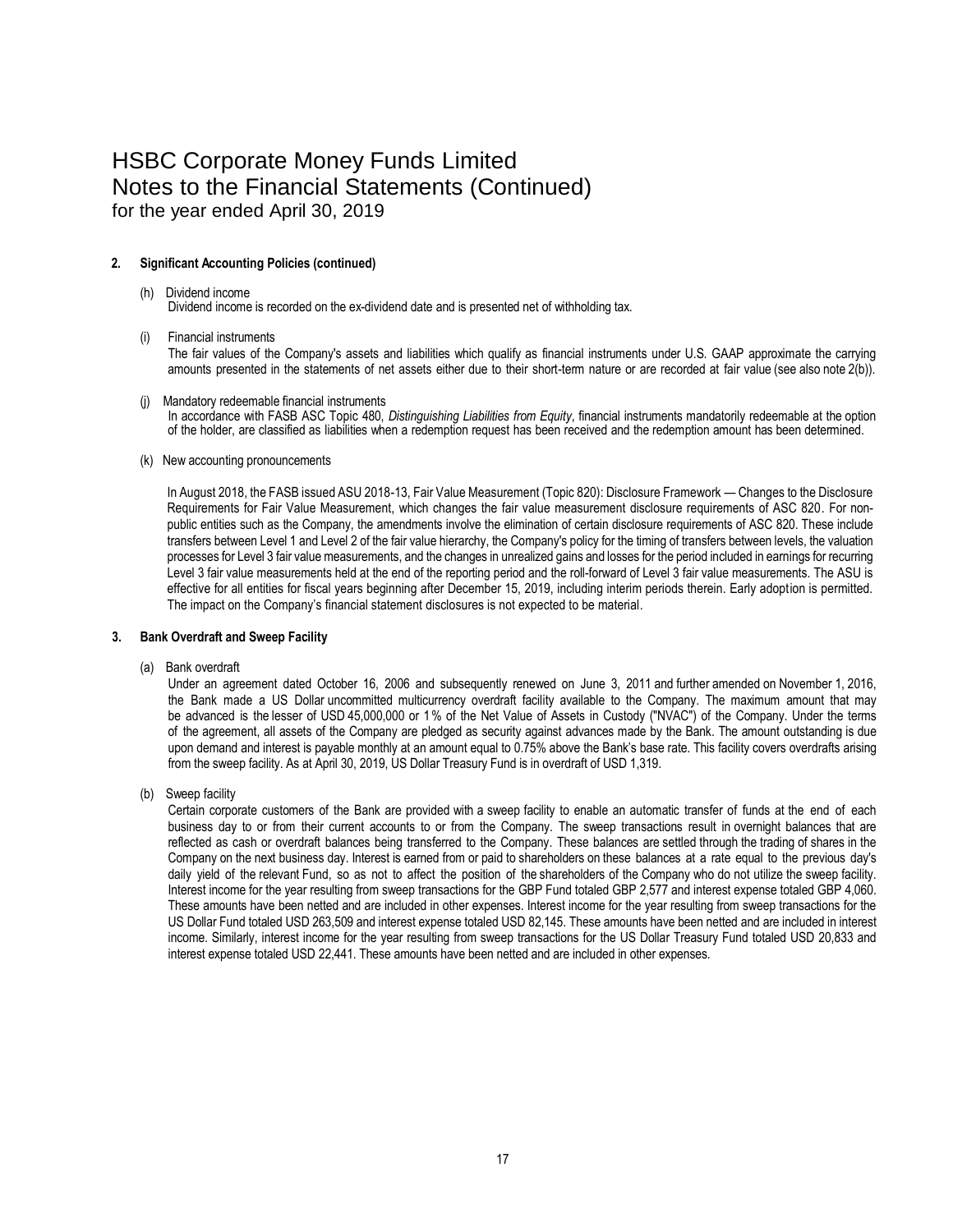### **4. Manager**

Under the amended management agreement dated February 1, 2006, September 12, 2016, April 23, 2018, June 20, 2018, and September 18, 2018, the Manager is entitled to receive a monthly management fee calculated at a rate of 0.30% for Class A Shares, 0.35% for Class B Shares, 0.20% for Class I Shares and 0.65% for Class R Shares per annum of the average daily values of the net assets of each class of shares of Canadian Dollar Fund, Sterling Fund, US Dollar Fund and 0.25% for Class A Shares, 0.35% for Class B Shares, 0.18% for Class I Shares and 0.05% for Class X Shares per annum of the average daily values of the net assets of each class of shares of US Treasury Fund. Effective October 25, 2010, a monthly management fee for Class C Shares is calculated at a rate of 0.12% per annum. With respect to Class A, Class B and Class R Shares, from May 1, 2010 and by amended agreements dated August 15, 2012 and March 5, 2013, on a temporary basis, the Manager may voluntarily reduce a proportion of the management fee for certain classes of the US Dollar Fund, Sterling Fund and Canadian Dollar Fund. The Manager is entitled in its absolute discretion to increase (or decrease) these percentages from time to time up to the maximum management fee permitted under the terms of the agreement of 1% per annum of the average daily values of the net assets of each class of shares.

As of April 30, 2019, the management fees for Class A, Class B, Class C, Class I, Class X and Class R Shares of the US Dollar Fund, Sterling Fund, Canadian Dollar Fund and US Treasury Fund were as follows:

|                       | Canadian                 | Sterling   | US Dollar                | US Treasury |
|-----------------------|--------------------------|------------|--------------------------|-------------|
|                       | Dollar Fund              | Fund       | Fund                     | Fund        |
|                       | CAD                      | <b>GBP</b> | <b>USD</b>               | <b>USD</b>  |
| <b>Management Fee</b> |                          |            |                          |             |
| Class A               | 0.30%                    | 0.30%      | 0.30%                    | 0.25%       |
| Class B               | 0.35%                    | 0.35%      | 0.35%                    | 0.35%       |
| Class C               | 0.12%                    | 0.12%      | 0.12%                    | 0.12%       |
| Class I               | 0.20%                    | 0.20%      | 0.20%                    | 0.18%       |
| Class <sub>R</sub>    | 0.65%                    | 0.65%      | 0.65%                    |             |
| Class X               | $\overline{\phantom{0}}$ | ۰          | $\overline{\phantom{a}}$ | 0.05%       |

The Manager, out of the management fees paid to it for its services provided pursuant to this agreement, shall be responsible for the payment of fees and/or expenses of the Custodian and Administrator of the Company (see also note 15).

#### **5. Administrator**

Under the amended administration agreement dated February 1, 2006, May 20, 2016 and as amended and signed on November 8, 2017 between the Company and HSBC Securities Services (Bermuda) Limited (the "Administrator"), a wholly-owned subsidiary of the Bank, the Administrator agreed to act as secretary, registrar, and accountant to the Company and to provide administrative services to the Company.

The Administrator shall be paid fees by the Company by way of remuneration for its services pursuant to this agreement at such rates as may be agreed from time to time between the Company and the Administrator out of the fees payable to the Manager by the Company.

The Administrator is also entitled to receive from the Company or the Company shall procure that the Manager as its delegate shall pay an amount equal to the out-of-pocket expenses incurred in carrying out its duties.

#### **6. Custodian**

Under the amended custodian agreement dated February 1, 2006, HSBC Institutional Trust Services (Bermuda) Limited (the "Custodian"), a wholly-owned subsidiary of the Bank, was appointed as Custodian for the Company.

The Custodian is entitled to receive fees from the Company for services provided at such rates as may be agreed from time to time between the Company and the Custodian out of the fees payable to the Manager.

The Custodian is also entitled to receive from the Company an amount equal to the out-of-pocket expenses incurred in carrying out its duties.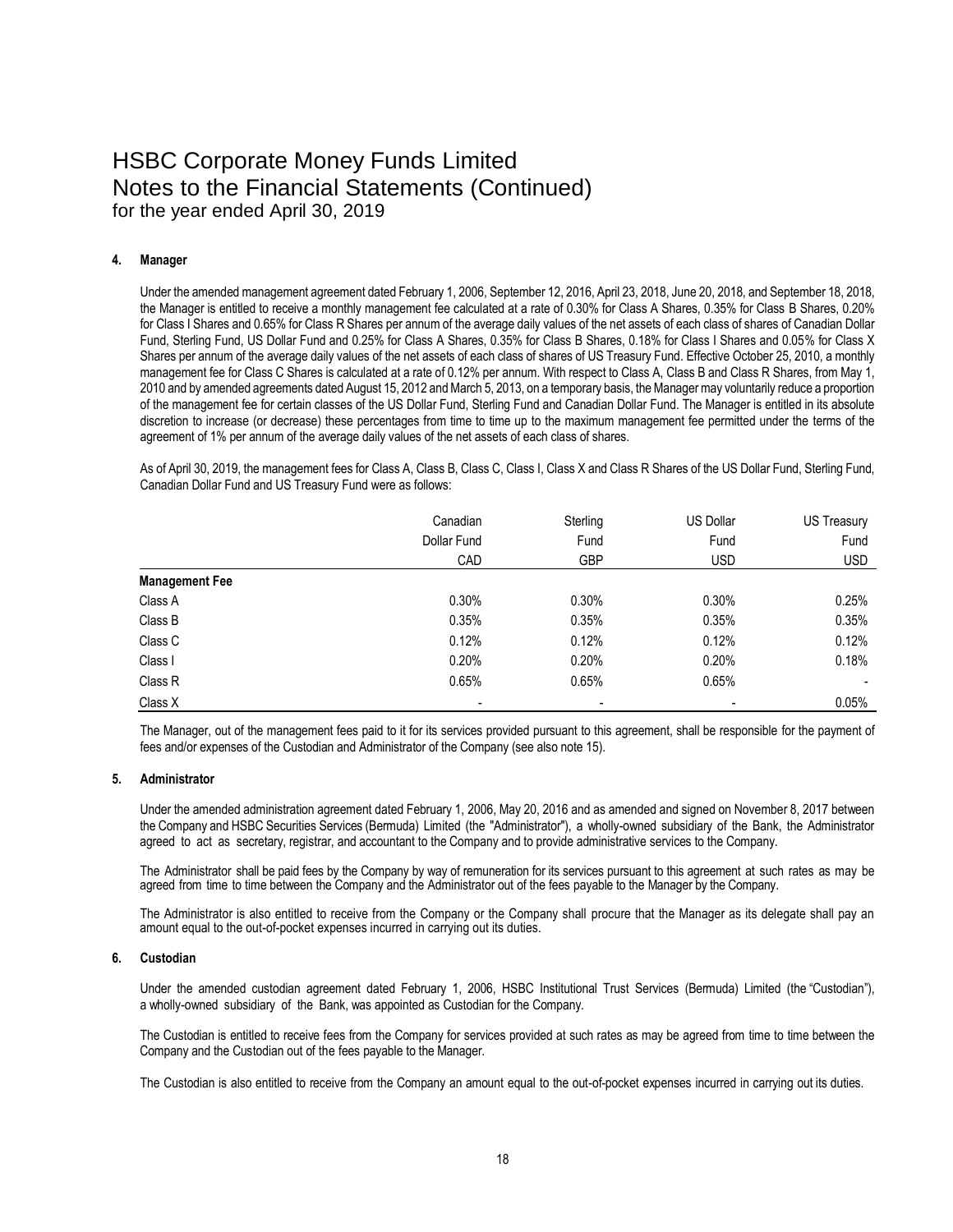#### **7. Taxation**

At the present time no income, corporation profit, withholding or capital gains taxes are levied in Bermuda and, accordingly, no provision for such taxes has been recorded by the Company. In the event that such taxes are levied, the Company has received an undertaking from the Bermuda Government, under the Exempted Undertaking Tax Protection Act 1966, exempting it from all such taxes until March 31, 2035.

#### **8. Directors' Fees**

Each of the Directors is entitled to receive from the Company a fee at such rate as may be set from time to time by the Board of Directors, provided such remuneration shall not exceed an aggregate amount of USD 30,000 per annum without prior consent of the Shareholders in a general meeting. The Directors may also be reimbursed for all travel, hotel and other expenses properly incurred by them in attending meetings of the Company. No such fees will be payable where the Director is employed by the Bank or any of its subsidiaries or affiliates.

For the year ended April 30, 2019, Ms. Julie E. McLean and Mr. L. Anthony Joaquin both received an annual fee of USD 8,500.

#### **9. Related Parties and Directors' Interests**

As at April 30, 2019, the Directors do not have any interests in the Funds.

The Manager held 1 share each of Class A and B in the Canadian Dollar Fund, 2 shares of Class I in the Sterling Fund and 10,601,283 shares of Class A in the US Dollar Fund.

HSBC Institutional Trust Services (Bermuda) Limited, Custodian to the Company is a related party, by virtue of it being a wholly owned subsidiary of HSBC Holdings plc.

#### **10. Share Capital**

The present authorized share capital of USD 2,000,000,000 of the Company is divided into 19,999,880,000 voting participating common shares ("Shares") of USD 0.10 par value each and 12,000 non-voting, non-participating founders' shares of USD 1.00 par value each. The Manager holds all founders' shares, nil paid. The founders' shares are not entitled to vote unless there are no other shares in issue, and are not entitled to any dividends. Participating common shares may be subscribed for and redeemed on a daily basis.

The Directors' intention is to declare dividends for all classes of shares in all Funds, except Class R shares, on each dealing day. Dividends are paid monthly and are automatically reinvested in the form of additional shares of the same class, unless the shareholder elects for payment in cash. With respect to Class R shares, shareholders do not receive dividends since their share of income or profits are accumulated and reflected in the daily net asset value per share.

The Company has a policy of maintaining a constant net asset value for the following Funds and Share Classes:

| Canadian Dollar Fund - Class A, B, C   | CAD 1.00        |
|----------------------------------------|-----------------|
| Sterling Fund - Class A, B, C, I       | GBP 1.00        |
| US Dollar Fund - Class A, B, C, I      | USD 1.00        |
| US Treasury Fund - Class A, B, X, C, I | <b>USD 1.00</b> |

Shares of each of the distributing share classes are subject to compulsory redemption automatically as at any dealing day, from time to time in the sole and absolute discretion of the directors, where the applicable distributing share class has suffered a negative yield. Shares of a distributing share class affected by a negative yield event will be redeemed pro-rata across all shareholders in the applicable class. The proceeds of such special redemption will be retained by the Company and will be applied to discharge the applicable shareholder's pro-rata share of such negative yield. Shareholders subject to a special redemption will have no right to receive the proceeds of such special redemption and will cease to have any rights with respect to the shares so redeemed after the close of business on the relevant dealing day as of which the special redemption is affected.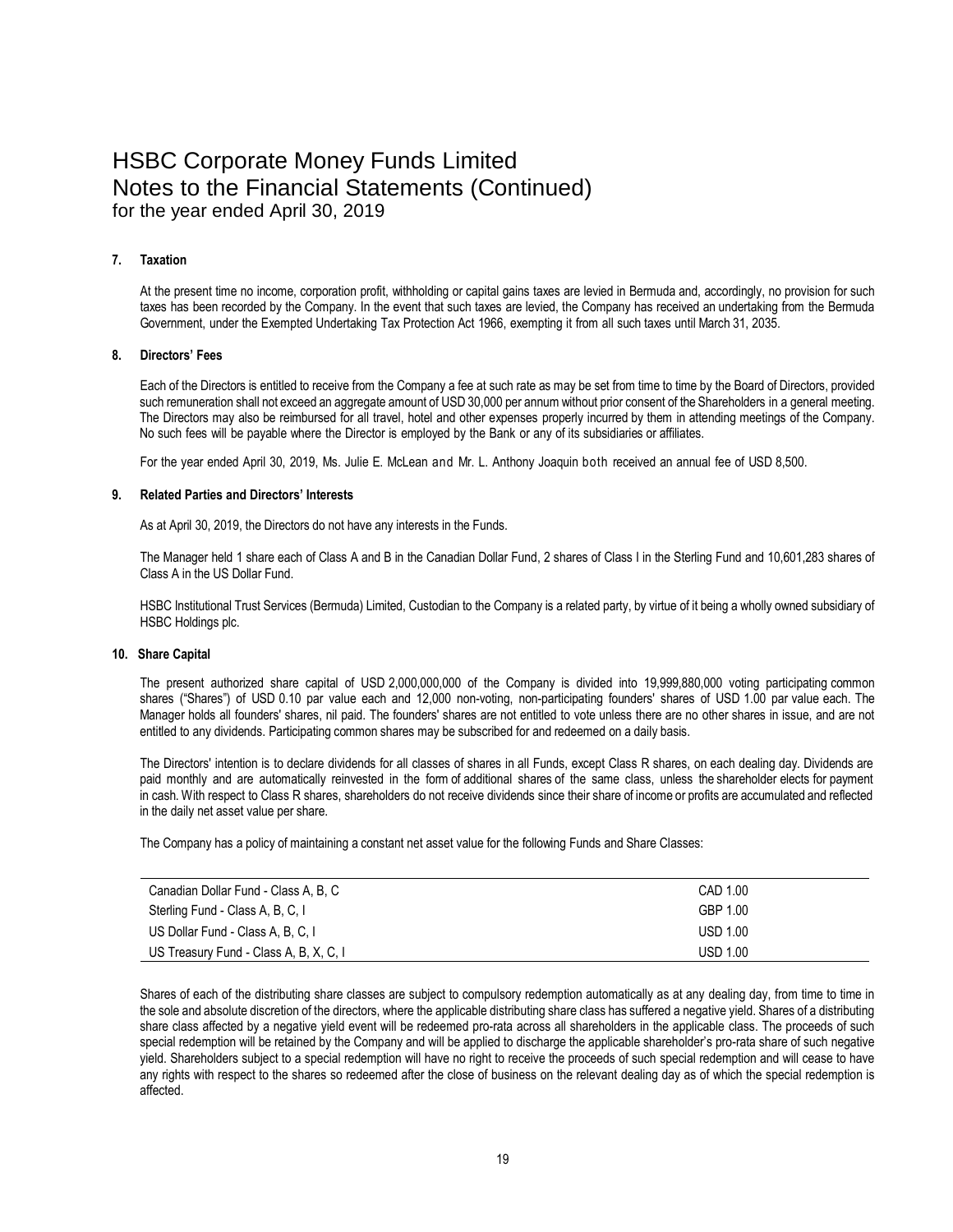### **10. Share Capital (continued)**

Transactions in the Shares of the Company during the year ended April 30, 2019 are as follows:

|                                        |                       | Canadian              | Canadian                | Canadian                | Canadian                |
|----------------------------------------|-----------------------|-----------------------|-------------------------|-------------------------|-------------------------|
|                                        |                       | <b>Dollar Fund</b>    | Dollar Fund             | Dollar Fund             | <b>Dollar Fund</b>      |
|                                        |                       | Class A               | Class B                 | Class C (note 1)        | Class R                 |
| Shares in issue May 1, 2018            |                       | 30,411,786            | 6,648,431               |                         | 438,224                 |
| Shares issued during the year/period   |                       | 22,717,149            | 4,353,845               | 14,598,702              | 26,807                  |
| Shares redeemed during the year/period |                       | (42, 596, 139)        | (4,063,251)             | (13, 357, 300)          | (107,009)               |
| Shares in issue April 30, 2019         |                       | 10,532,796            | 6,939,025               | 1,241,402               | 358,022                 |
|                                        | <b>Sterling Fund</b>  | <b>Sterling Fund</b>  | <b>Sterling Fund</b>    | <b>Sterling Fund</b>    | <b>Sterling Fund</b>    |
|                                        | Class A               | Class B               | Class C (note 1)        | Class I (note 1)        | Class R                 |
| Shares in issue May 1, 2018            | 349,484,243           | 31,111,790            |                         |                         | 44,555                  |
| Shares issued during the year/period   | 726,087,781           | 19,464,969            | 142,342,198             | 55,000,000              |                         |
| Shares redeemed during the             |                       |                       |                         |                         |                         |
| year/period                            | (964, 958, 091)       | (29,089,074)          | (35,000,000)            | (55,000,000)            | (906)                   |
| Shares in issue April 30, 2019         | 110,613,933           | 21,487,685            | 107,342,198             |                         | 43,649                  |
|                                        |                       |                       |                         |                         |                         |
|                                        | <b>US Dollar Fund</b> | <b>US Dollar Fund</b> | <b>US Dollar Fund</b>   | <b>US Dollar Fund</b>   | <b>US Dollar Fund</b>   |
|                                        | Class A               | Class B               | Class C                 | Class I                 | Class R                 |
| Shares in issue May 1, 2018            | 2,765,141,006         | 886.797.427           | 1,933,635,791           | 183,782,981             | 1,247,938               |
| Shares issued during the year          | 47,640,651,711        | 9,619,532,492         | 11,892,486,733          | 616,028,283             | 123,009                 |
| Shares redeemed during the year        | (47,630,307,029)      | (9,081,319,210)       | (11,567,337,366)        | (644,385,711)           | (336, 031)              |
| Shares in issue April 30, 2019         | 2,775,485,688         | 1,425,010,709         | 2,258,785,158           | 155,425,553             | 1,034,916               |
|                                        |                       |                       | <b>US Treasury Fund</b> | <b>US Treasury Fund</b> | <b>US Treasury Fund</b> |
|                                        |                       |                       | Class A (note 1)        | Class B (note 1)        | Class X (note 1)        |
| Shares in issue May 1, 2018            |                       |                       |                         |                         |                         |
| Shares issued during the period        |                       |                       | 758,718,304             | 2,982,563               | 1,790,110,077           |
| Shares redeemed during the period      |                       |                       | (689, 700, 183)         | (533, 481)              | (1,594,512,672)         |
| Shares in issue April 30, 2019         |                       |                       | 69,018,121              | 2,449,082               | 195,597,405             |
|                                        |                       |                       |                         |                         |                         |

### **11. Cost of Investments**

| Cost of investments as at April 30, 2019 |            |               |
|------------------------------------------|------------|---------------|
| Canadian Dollar Fund                     | CAD        | 25,015,195    |
| <b>Sterling Fund</b>                     | <b>GBP</b> | 240,209,169   |
| <b>US Dollar Fund</b>                    | <b>USD</b> | 6,615,506,954 |
| US Treasury Fund                         | <b>USD</b> | 266,715,763   |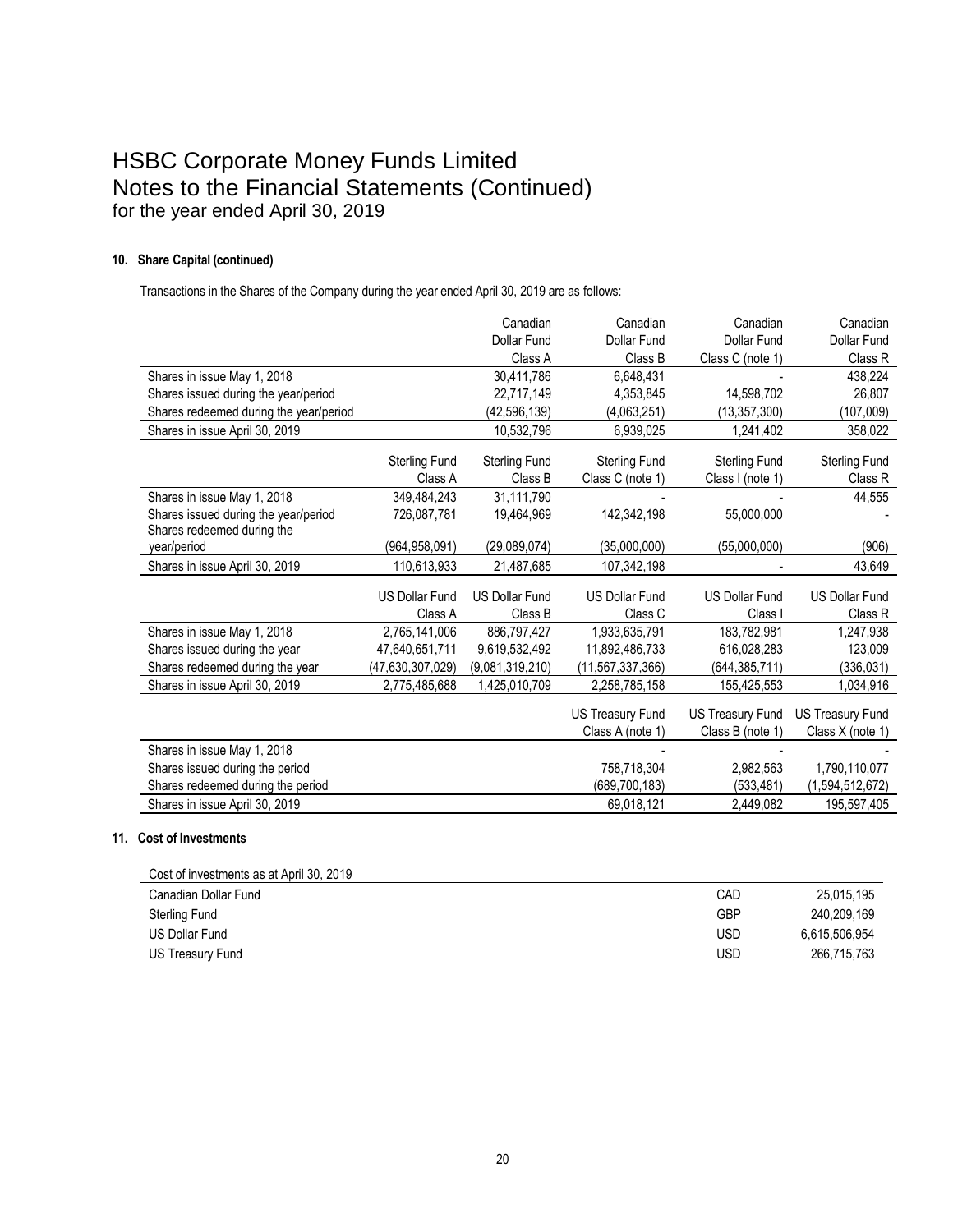#### **12. Financial Instruments and Associated Risks**

#### **Price Risk**

Price risk arises primarily from uncertainty around the future prices of financial instruments held by the Company and represents the loss the Company might incur through holding such instruments in the face of price movements. The Manager allocates the Company's portfolio of investments with a view to minimizing the risk associated with particular countries and industry sectors. Each Fund's overall market position is monitored on a daily basis by the Manager.

#### **CurrencyRisk**

The investments of each Fund are denominated in the related base currency. Therefore, the Funds are not subject to significant currency risk.

#### **Interest Rate Risk**

The Company is exposed to interest rate risk to the extent that the fair value of the Company's financial instruments may fluctuate with movements in interest rates.

#### **LiquidityRisk**

The Company invests in certain sub-funds of HSBC Global Liquidity Funds Plc ("HSBC GLF") and BNY Mellon Liquidity Funds Plc ("BNY MLF") which provide daily redemptions. The Company may invest in debt securities that are not publicly traded or for which there is no liquid market. The Company is exposed to liquidity risk to the extent that it is unable to realize its positions to meet liabilities and redemptions as they fall due (see also note 11). The Manager manages liquidity risk by maintaining sufficient liquid assets to meet liabilities and redemptions as they fall due.

#### **Credit Risk**

Financial assets that potentially expose the Company to credit risk consist primarily of cash, investments, interest and dividends receivable and accounts receivable. The extent of the Company's exposure to credit risk in respect of these financial assets approximates the carrying values as recorded in the statements of assets and liabilities. Credit risk is managed by dealing with reputable counterparties.

#### **Investments in Other Investment Funds**

The investments in other investment funds (the "investee funds") are valued at their fair value. The fair value represents the amount the Company would have received at April 30, 2019 if it had liquidated its investments. The Company has the ability to liquidate its investments periodically depending on the provisions of the respective investee fund's offering documents.

The investee funds in which the Company has invested utilize a variety of financial instruments in their trading strategies including equity and debt securities of both U.S. and foreign issuers, options, futures contracts, forward contracts and swap contracts, which may be denominated in various currencies. Several of these financial instruments contain varying degrees of off-balance sheet risk whereby changes in market values of the securities underlying the financial instruments may be in excess of the amounts recorded on each investee fund's balance sheet. However, due to the nature of the Company's interests in the investee funds, such risks are limited to the Company's capital balance in each investee fund.

As of April 30, 2019, all Funds have investments in certain sub-funds of HSBC GLF, a related party managed by HSBC Global Asset Management (UK) Limited in connection with HSBC Canadian Dollar Liquidity Fund, HSBC Sterling Liquidity Fund, HSBC US Dollar Liquidity Fund and HSBC US Treasury Liquidity Fund. The US Treasury Fund also has an investment in BNY Mellon U.S. Treasury Fund, a sub-fund of BNY Mellon Liquidity Funds Plc. The objective of HSBC GLF and BNY MLF is described for each sub-fund as follows:

#### *HSBC Canadian Dollar Liquidity Fund*

The investment objective of the HSBC Canadian Dollar Liquidity Fund is to provide investors with security of capital and daily liquidity together with an investment return which is comparable to normal Canadian Dollar denominated money market interest rates.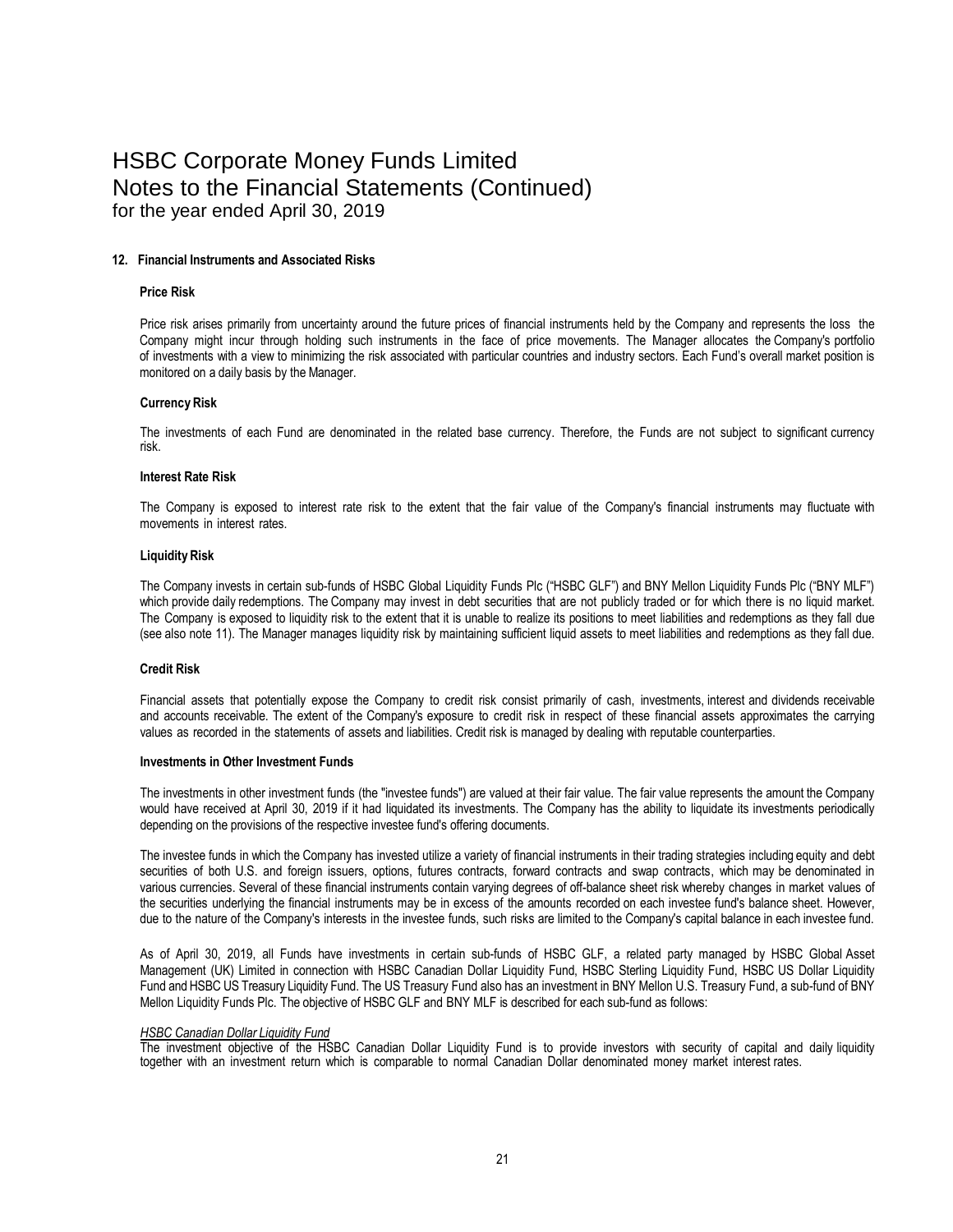#### **12. Financial Instruments and Associated Risks (continued)**

#### **Investments in Other Investment Funds (continued)**

### *HSBC Sterling Liquidity Fund*

The investment objective of the HSBC Sterling Liquidity Fund is to provide investors with security of capital and daily liquidity together with an investment return which is comparable to normal Sterling denominated money market interest rates.

#### *HSBC US Dollar Liquidity Fund*

The investment objective of the HSBC US Dollar Liquidity Fund is to provide investors with security of capital and daily liquidity together with an investment return which is comparable to normal US Dollar denominated money market interest rates.

#### *HSBC US Treasury Liquidity Fund*

The investment objective of the HSBC US Treasury Liquidity Fund is to provide investors with security of capital and daily liquidity together with targeting an investment return which is comparable to normal, short dated US Dollar denominated US Treasury returns.

#### *BNY Mellon US Treasury Fund*

The investment objective of the BNY Mellon US Treasury Fund is to provide investors with as high a level of current income in US Dollar terms as is consistent with the preservation of capital in US Dollar terms and the maintenance of liquidity.

The following table summarizes the proportionate share of investments of HSBC GLF – HSBC Sterling Liquidity Fund of which the Sterling Fund's proportionate share is greater than 5% of the Sterling Fund's net assets:

| Description                                                                    | Nominal Value<br>GBP | Value<br><b>GBP</b> | % of Sterling<br>Fund's<br><b>Net Assets</b> |
|--------------------------------------------------------------------------------|----------------------|---------------------|----------------------------------------------|
| Bred 0.72%-0.88% due 01/05/2019 - 05/09/2019                                   | 16.630.025           | 16.616.829          | 6.91%                                        |
| China Construction Bank Corporation 0.00%-0.91% due 02/05/2019 -<br>10/07/2019 | 15.386.327           | 15.380.116          | 6.40%                                        |
| Mizuho Bank 0.72%-0.84% due 01/05/2019 - 26/07/2019                            | 13.005.533           | 13.005.235          | 5.41%                                        |
| Santander UK 0.75%-0.86% due 01/052019 - 17/06/2019                            | 22.564.244           | 22.564.457          | 9.39%                                        |
|                                                                                |                      |                     |                                              |
| United Kingdom Treasury Bill 0.00% due 07/05/2019 - 14/10/2019                 | 12.248.827           | 12.231.226          | 5.09%                                        |

The following table summarizes the proportionate share of investments of HSBC GLF – HSBC US Dollar Liquidity Fund of which the US Dollar Fund's proportionate share is greater than 5% of the US Dollar Fund's net assets:

|                                                               | Nominal Value | Value       | % of US Dollar<br>Fund's |
|---------------------------------------------------------------|---------------|-------------|--------------------------|
| Description                                                   | USD           | USD         | Net Assets               |
| BNP Paribas 2.51%-2.79% due 01/05/2019 - 11/10/2019           | 453.620.356   | 453.438.751 | $6.87\%$                 |
| Toronto-Dominion Bank 2.50%-2.84% due 01/05/2019 - 27/11/2019 | 411.691.123   | 411.544.599 | 6.21%                    |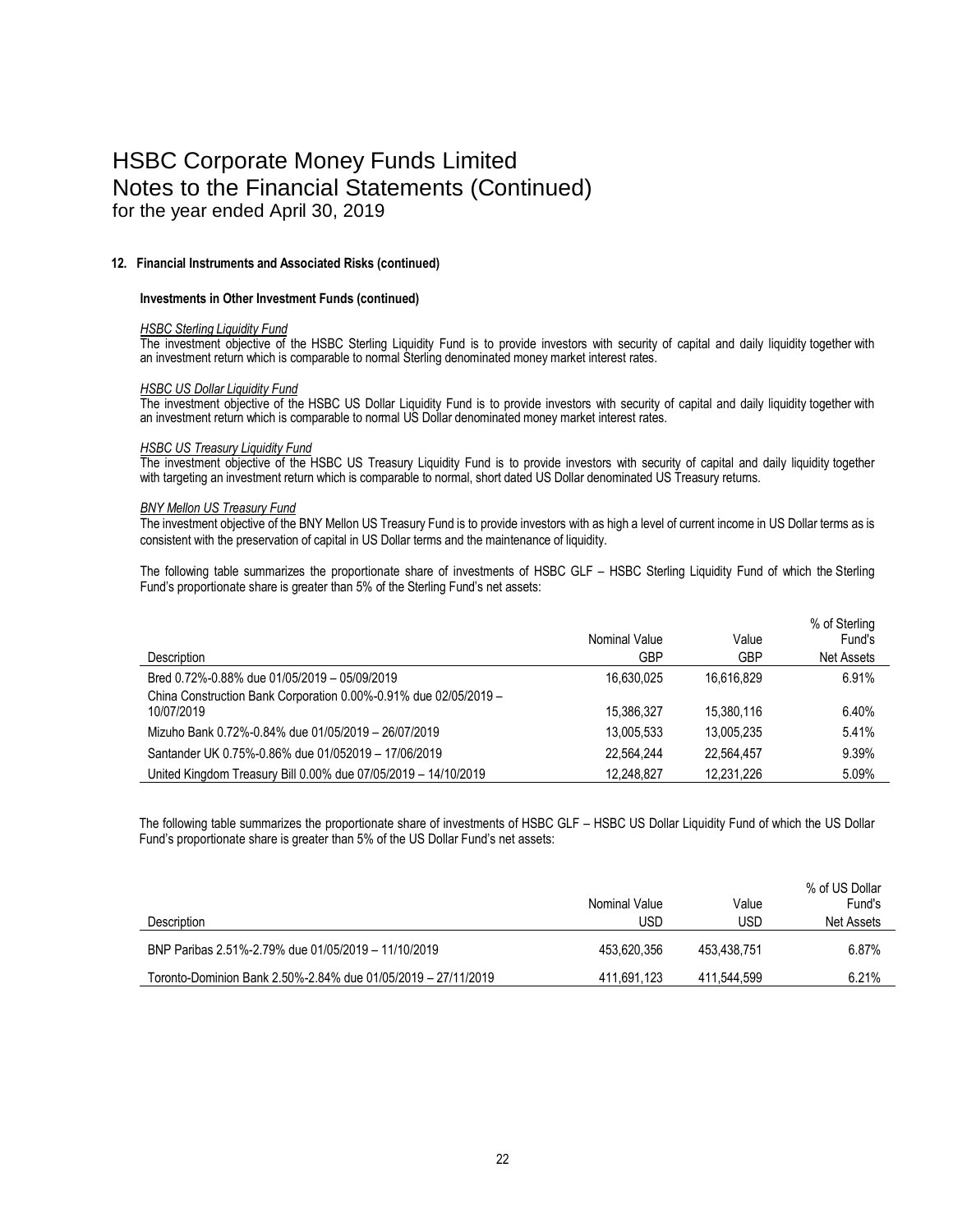### **12. Financial Instruments and Associated Risks (continued)**

### **Investments in Other Investment Funds (continued)**

The following table summarizes the proportionate share of investments of HSBC GLF – HSBC Canadian Dollar Liquidity Fund of which the Canadian Dollar Liquidity Fund's proportionate share is greater than 5% of the Canadian Dollar Fund's net assets:

|                                                       | Nominal Value | Value     | % of Canadian<br>Dollar Fund's |
|-------------------------------------------------------|---------------|-----------|--------------------------------|
| Description                                           | CAD           | CAD       | Net Assets                     |
| Bank of Montreal 1.46% 01/05/2019                     | 2.291.408     | 2.291.316 | 9.15%                          |
| Canada Housing Trust No 1 FRN 15/09/2019 - 15/03/2020 | 1.394.770     | 1.395.851 | 5.57%                          |
| Canadian Treasury Bill 0.00% 02/05/2019 - 11/07/2019  | 1.992.528     | 1,989,518 | 7.94%                          |
| Crédit Agricole 1.60% 01/05/2019                      | 2.191.781     | 2.191.781 | 8.75%                          |
| National Bank of Canada 1.65% 01/05/2019              | 2,171,856     | 2.171.856 | 8.67%                          |
| Societe Generale 1.60% 01/05/2019                     | 1.952.678     | 1.952.678 | 7.80%                          |

The following table summarizes the proportionate share of investments of HSBC GLF – HSBC US Treasury Liquidity Fund of which the US Treasury Fund's proportionate share is greater than 5% of the US Treasury Fund's net assets:

|                                                           | Nominal Value | Value       | % of US<br>Treasury<br>Fund's |
|-----------------------------------------------------------|---------------|-------------|-------------------------------|
| Description                                               | USD           | USD         | <b>Net Assets</b>             |
| BNP Paribas 2.73% 01/05/2019                              | 15.762.331    | 15.762.331  | 5.90%                         |
| Crédit Agricole Group 2.70% 01/05/2019                    | 13.843.439    | 13.843.439  | 5.18%                         |
| United States Treasury FRN 31/07/2019 - 31/10/2019        | 17.084.996    | 17.089.182  | 6.40%                         |
| United States Treasury Bill 0.00% 02/05/2019 - 12/09/2019 | 159.679.269   | 159,230,773 | 59.62%                        |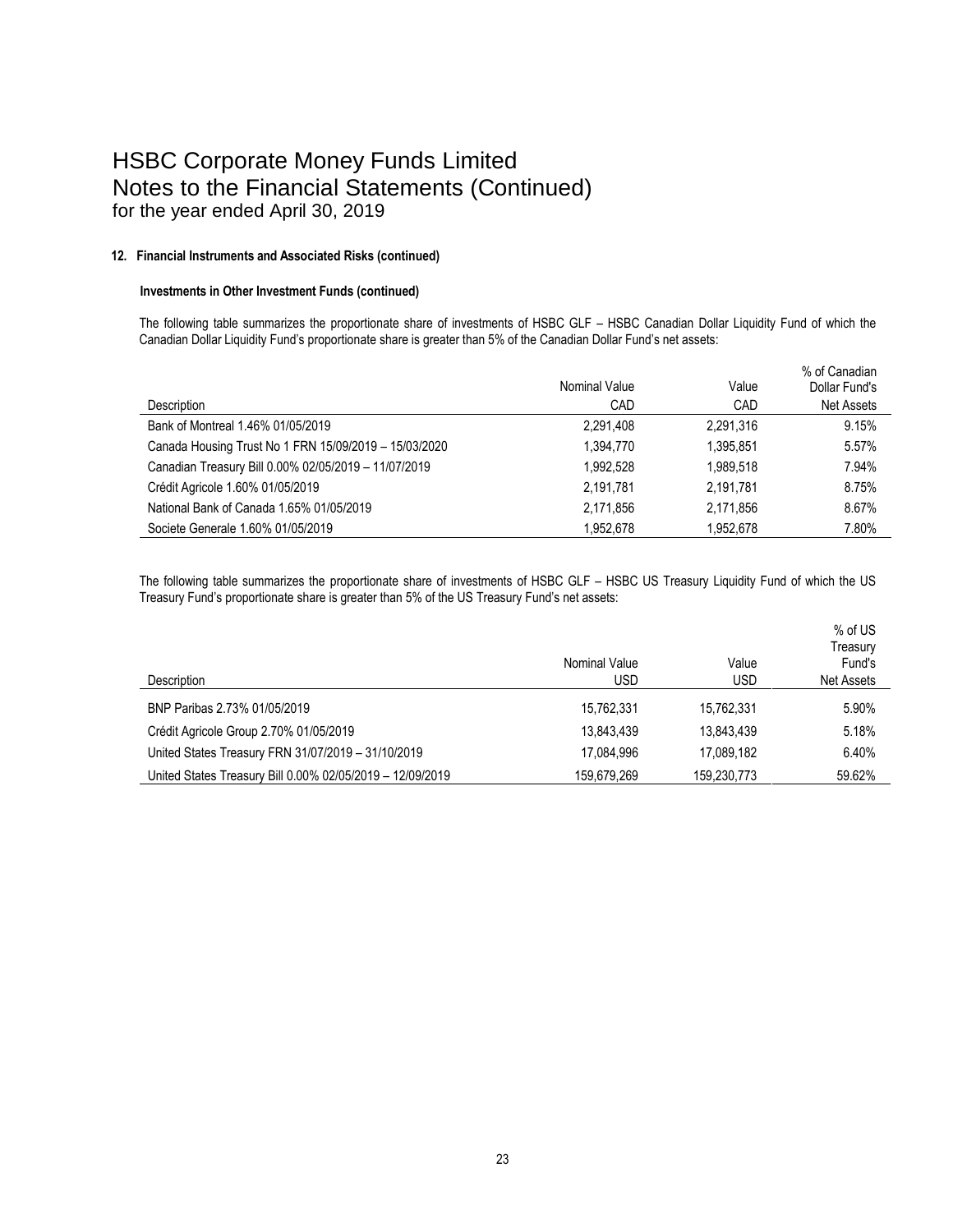### **12. Financial Instruments and Associated Risks (continued)**

### **Investments in Other Investment Funds (continued)**

Summarized financial information pertaining to the relevant HSBC GLF sub-fund based on its April 30, 2019 audited financial statements is as follows:

|                                                      | <b>HSBC Canadian</b>  | <b>HSBC Sterling</b>  | <b>HSBC US Dollar</b> | <b>HSBC US Treasury</b> |
|------------------------------------------------------|-----------------------|-----------------------|-----------------------|-------------------------|
|                                                      | Dollar Liquidity Fund | <b>Liquidity Fund</b> | <b>Liquidity Fund</b> | <b>Liquidity Fund</b>   |
|                                                      | CAD                   | <b>GBP</b>            | <b>USD</b>            | <b>USD</b>              |
| <b>Current assets</b>                                |                       |                       |                       |                         |
| Cash and cash equivalents                            | 35,070                | 65,392                | 791,488               | 61,361                  |
| Financial assets at fair value                       |                       |                       |                       |                         |
| through profit and loss                              | 125,646,599           | 6,957,040,419         | 26,999,789,321        | 330,481,675             |
| Accrued interest income                              | 40,521                | 2,387,304             | 35,420,214            | 7,249                   |
| <b>Total assets</b>                                  | 125,722,190           | 6,959,493,115         | 27,036,001,023        | 330,550,285             |
|                                                      |                       |                       |                       |                         |
| Liabilities                                          |                       |                       |                       |                         |
| Due to broker                                        |                       | 194,984,948           |                       | 9,939,712               |
| Accrued management fees                              | 11,105                | 683,754               | 2,124,527             | 4,426                   |
| Distributions payable                                | 166,098               | 3,889,342             | 53,853,005            | 499,395                 |
| <b>Total liabilities</b>                             | 177,203               | 199,558,044           | 55,977,532            | 10,443,533              |
| Net assets                                           | 125,544,987           | 6,759,935,071         | 26,980,023,491        | 320,106,752             |
|                                                      | <b>HSBC Canadian</b>  | <b>HSBC Sterling</b>  | <b>HSBC US Dollar</b> | <b>HSBC US Treasury</b> |
|                                                      | Dollar Liquidity Fund | <b>Liquidity Fund</b> | <b>Liquidity Fund</b> | <b>Liquidity Fund</b>   |
|                                                      | CAD                   | <b>GBP</b>            | <b>USD</b>            | <b>USD</b>              |
| Income                                               |                       |                       |                       |                         |
| Interest income                                      | 2,358,037             | 50,612,562            | 666,610,675           | 4,035,514               |
| Net gain on financial assets and liabilities at fair |                       |                       |                       |                         |
| value through profit or loss                         | (17, 644)             | 101,535               | 3,724,118             |                         |
| Expenses                                             |                       |                       |                       |                         |
| Management fees                                      | (156, 119)            | (8,357,220)           | (26, 583, 587)        | (40, 601)               |
| Other expenses                                       |                       |                       | (3)                   | (3,807)                 |
| Net investment income from                           |                       |                       |                       |                         |
| operations before finance costs                      | 2,184,274             | 42,356,877            | 643.751.203           | 3,991,106               |
| Finance costs                                        |                       |                       |                       |                         |
| Distribution to holders of                           |                       |                       |                       |                         |
| redeemable participating shares                      |                       |                       |                       |                         |
| Paid                                                 | 2,028,530             | 35,235,533            | 564,237,642           | 3,491,711               |
| Payable                                              | 166,098               | 3,889,342             | 53,853,005            | 499,395                 |
|                                                      | 2,194,628             | 39,124,875            | 618,090,647           | 3,991,106               |
| Change in net assets                                 |                       |                       |                       |                         |
| attributable to holders of                           |                       |                       |                       |                         |
| redeemable participating shares                      | (10, 354)             | 3,232,002             | 25,660,556            |                         |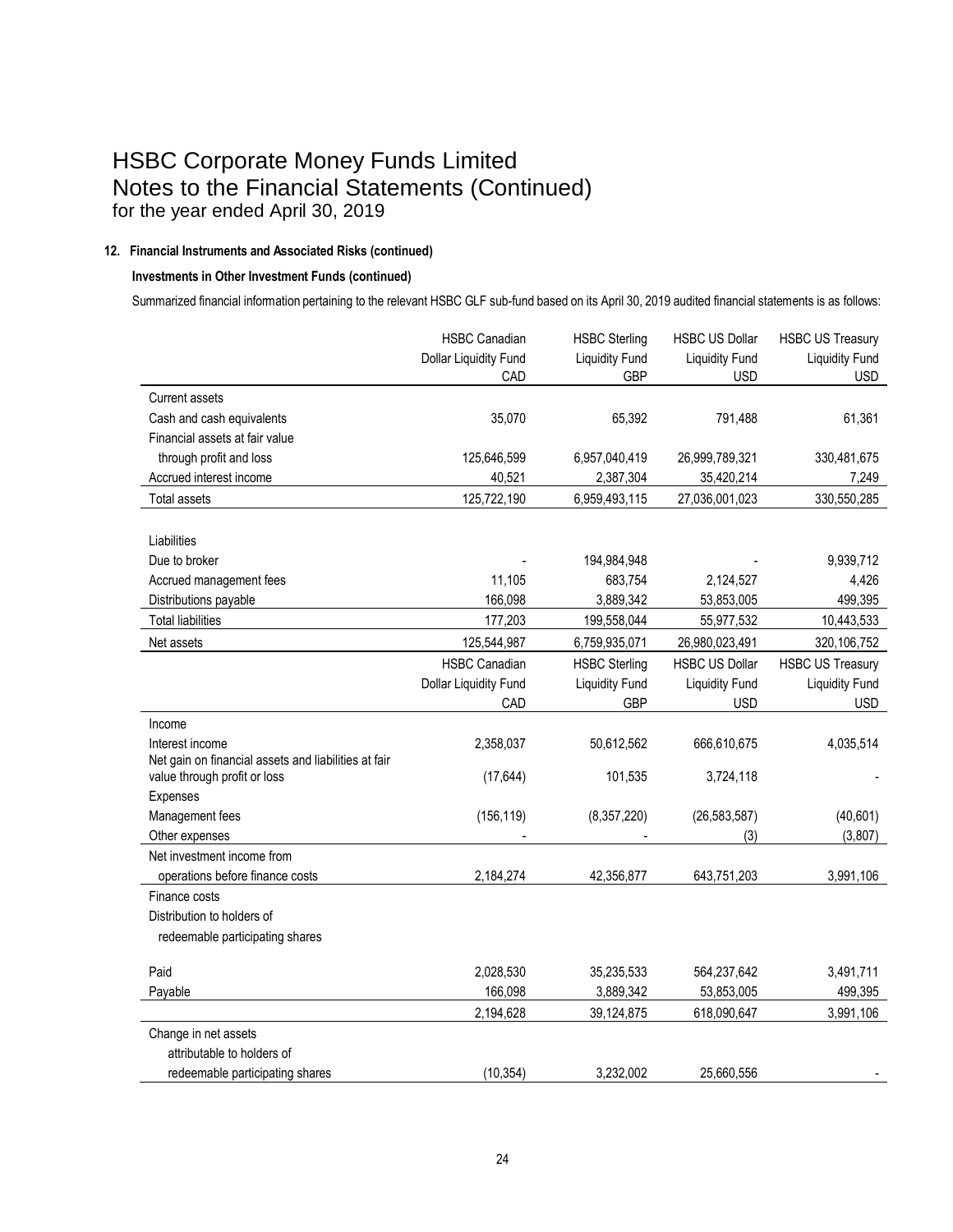### **12. Financial Instruments and Associated Risks (continued)**

### **Investments in Other Investment Funds (continued)**

|                                           | <b>HSBC Canadian</b>  | <b>HSBC Sterling</b> | <b>HSBC US Dollar</b> | <b>HSBC US Treasury</b> |
|-------------------------------------------|-----------------------|----------------------|-----------------------|-------------------------|
|                                           | Dollar Liquidity Fund | Liquidity Fund       | Liquidity Fund        | <b>Liquidity Fund</b>   |
| <b>Investment Assets</b>                  | % of Net Assets       | % of Net Assets      | % of Net Assets       | % of Net Assets         |
| Debt Investments                          |                       |                      |                       |                         |
| <b>Bankers Acceptances</b>                | 25.24%                |                      |                       |                         |
| <b>Certificates of Deposit</b>            | 3.98%                 | 43.94%               | 34.50%                |                         |
| <b>Commercial Paper</b>                   | 15.87%                | 29.57%               | 42.74%                |                         |
| Corporate Bonds                           | 2.07%                 |                      | 0.38%                 |                         |
| <b>Floating Rate Notes</b>                | 12.64%                | 8.45%                | 2.63%                 | 7.79%                   |
| <b>Government Bonds</b>                   |                       |                      |                       |                         |
| Reverse Repurchase Agreements/ Repurchase |                       |                      |                       |                         |
| Agreements                                |                       |                      | 11.29%                | 22.87%                  |
| <b>Time Deposits</b>                      | 25.25%                | 15.87%               | 8.53%                 |                         |
| <b>Treasury Bills</b>                     | 15.03%                | 5.09%                |                       | 72.58%                  |
| <b>Treasury Notes/Bonds</b>               |                       |                      |                       |                         |
| Total investment assets                   | 100.08%               | 102.92%              | 100.07%               | 103.24%                 |

Complete information about the underlying investments held by BNY Mellon US Treasury Fund is not readily available, so it is unknown whether the BNY Mellon US Treasury Fund holds any single investment whereby the Company's proportionate share exceeds 5% of the Company's net assets at April 30, 2019.

The Company and HSBC GLF are related parties by virtue of having managers that are under common control.

The Company earned dividend income from the HSBC GLF funds and BNY Mellon Liquidity Fund of CAD 691,348 in the Canadian Dollar Fund, USD 155,737,312 in the US Dollar Fund, GBP 2,394,546 in the Sterling Fund and USD 2,533,064 in the US Treasury Fund.

Investors should refer to HSBC GLF's and BNY MLF's audited financial statements and prospectus for more detailed information.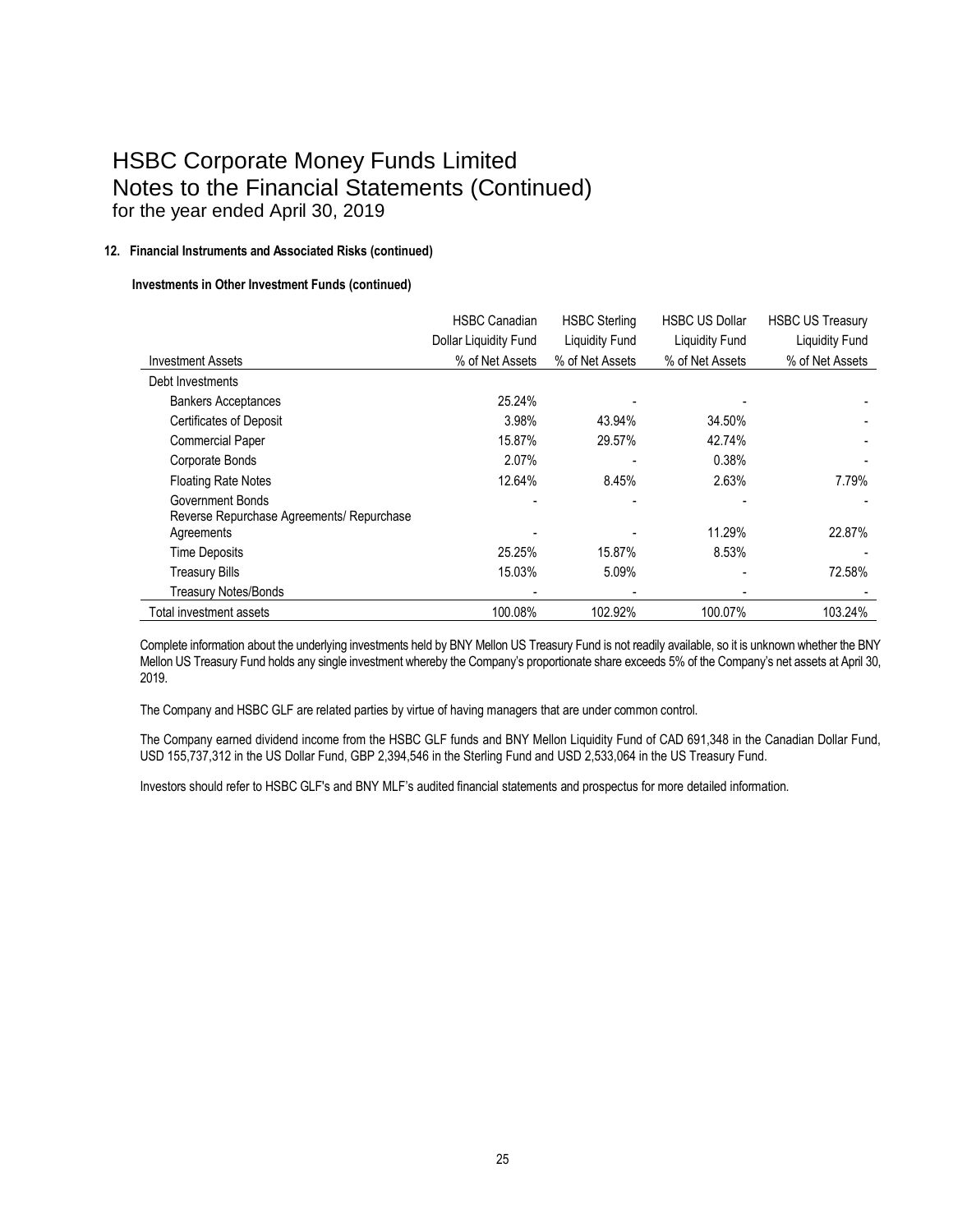### **13. Dividends**

The table below reflects the dividends declared during the year and dividends payable as at April 30, 2019.

|                            | Canadian    | Sterling   | <b>US Dollar</b> | <b>US Treasury</b> |
|----------------------------|-------------|------------|------------------|--------------------|
|                            | Dollar Fund | Fund       | Fund             | Fund               |
|                            | CAD         | <b>GBP</b> | <b>USD</b>       | <b>USD</b>         |
| <b>Dividends Declared</b>  |             |            |                  |                    |
| Class A dividends declared | 349,156     | 1,108,694  | 61,990,366       | 447,243            |
| Class B dividends declared | 94,149      | 88,993     | 22,568,009       | 17.409             |
| Class C dividends declared | 19,871      | 246,371    | 51,765,518       |                    |
| Class I dividends declared |             | 17,040     | 3,288,624        |                    |
| Class X dividends declared |             |            |                  | 1,937,324          |
| Total dividends declared   | 463.176     | 1,461,098  | 139,612,517      | 2,401,976          |
| <b>Dividends Payable</b>   |             |            |                  |                    |
| Class A dividends payable  | 1,290       | 391        | 176,579          | 4,182              |
| Class B dividends payable  | 196         | 707        | 89,409           | 142                |
| Class C dividends payable  | 52          | 4,173      | 157,479          |                    |
| Class I dividends payable  | 19          |            | 10,466           |                    |
| Class X dividends payable  |             |            |                  | 12,922             |
| Total dividends payable    | 1.557       | 5,271      | 433.933          | 17.246             |

### **14. Management Fees**

|                         | Canadian    | Sterling   | <b>US Dollar</b> | US Treasury |
|-------------------------|-------------|------------|------------------|-------------|
|                         | Dollar Fund | Fund       | Fund             | Fund        |
|                         | CAD         | <b>GBP</b> | <b>USD</b>       | <b>USD</b>  |
| Class A management fees | 79.754      | 788,971    | 8,789,885        | 53,314      |
| Class B management fees | 25,636      | 78,193     | 3,817,584        | 3,061       |
| Class C management fees | 1,430       | 40,928     | 2,653,928        |             |
| Class I management fees |             | 5.425      | 293.339          |             |
| Class X management fees |             |            |                  | 43,790      |
| Class R management fees | 44,993      | 5,795      | 131.091          |             |
| Total management fees   | 151,813     | 919,312    | 15,685,827       | 100,165     |
| Management fees payable | 8.254       | 46.934     | 1,318,547        | 25,561      |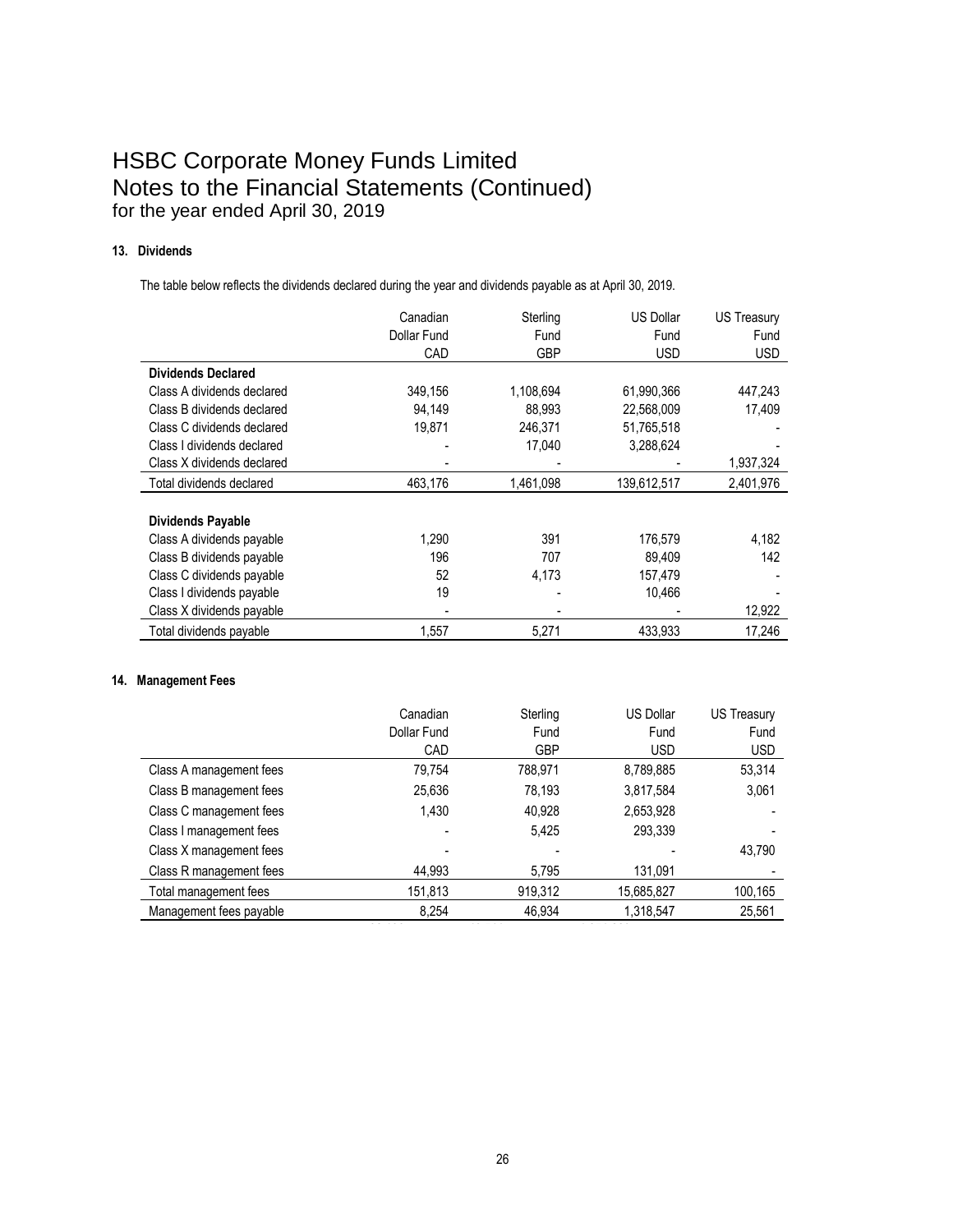### **15. Schedule of Financial Highlights**

### **Schedule of Financial Highlights for Canadian Dollar Fund for year ended April 30, 2019** CAD

| TVI YUU UNUUU APIN VV, LUTV                     |            |           | שו ש             |           |  |
|-------------------------------------------------|------------|-----------|------------------|-----------|--|
|                                                 | Class A    | Class B   | Class C (note 1) | Class R   |  |
| Selected per share data                         |            |           |                  |           |  |
| Net asset value at beginning of the year/period | 1.0000     | 1.0000    | 1.0000           | 17.5057   |  |
| Income from investment operations               |            |           |                  |           |  |
| Net investment income                           | 0.0134     | 0.0129    | 0.0072           | 0.1734    |  |
| Less distributions from net investment income   | (0.0134)   | (0.0129)  | (0.0072)         |           |  |
| Net asset value at end of the year/period       | 1.0000     | 1.0000    | 1.0000           | 17.6791   |  |
| Total return                                    | 1.34%      | 1.29%     | 0.72%            | 0.99%     |  |
| Ratios to average net assets                    |            |           |                  |           |  |
| Total expenses                                  | 0.32%      | 0.38%     | 0.15%            | 0.68%     |  |
| Net investment income                           | 1.31%      | 1.28%     | 1.70%            | 0.97%     |  |
| Supplemental data                               |            |           |                  |           |  |
| Net assets at end of the year/period            | 10,532,796 | 6.939.025 | 1.241.402        | 6,329,539 |  |

#### **Schedule of Financial Highlights for Sterling Fund**

| for the year ended April 30, 2019               |             | <b>GBP</b> |                  |                  |         |
|-------------------------------------------------|-------------|------------|------------------|------------------|---------|
|                                                 | Class A     | Class B    | Class C (note 1) | Class I (note 1) | Class R |
| Selected per share data                         |             |            |                  |                  |         |
| Net asset value at beginning of the year/period | 1.0000      | 1.0000     | 1.0000           | 1.0000           | 20.6483 |
| Income from investment operations               |             |            |                  |                  |         |
| Net investment income                           | 0.0045      | 0.0040     | 0.0031           | 0.0003           | 0.0254  |
| Less distributions from net investment income   | (0.0045)    | (0.0040)   | (0.0031)         | (0.0003)         |         |
|                                                 |             |            |                  |                  |         |
| Net asset value at end of the year/period       | 1.0000      | 1.0000     | 1.0000           | 1.0000           | 20.6737 |
| Total return                                    | 0.45%       | 0.40%      | 0.31%            | 0.03%            | 0.12%   |
| Ratios to average net assets                    |             |            |                  |                  |         |
| Total expenses                                  | $0.30\%$    | 0.35%      | 0.13%            | 0.19%            | 0.64%   |
| Net investment income                           | 0.42%       | 0.40%      | 0.73%            | 0.60%            | 0.12%   |
| Supplemental data                               |             |            |                  |                  |         |
| Net assets at end of the year/period            | 110,613,933 | 21,487,685 | 107.342.198      |                  | 902.395 |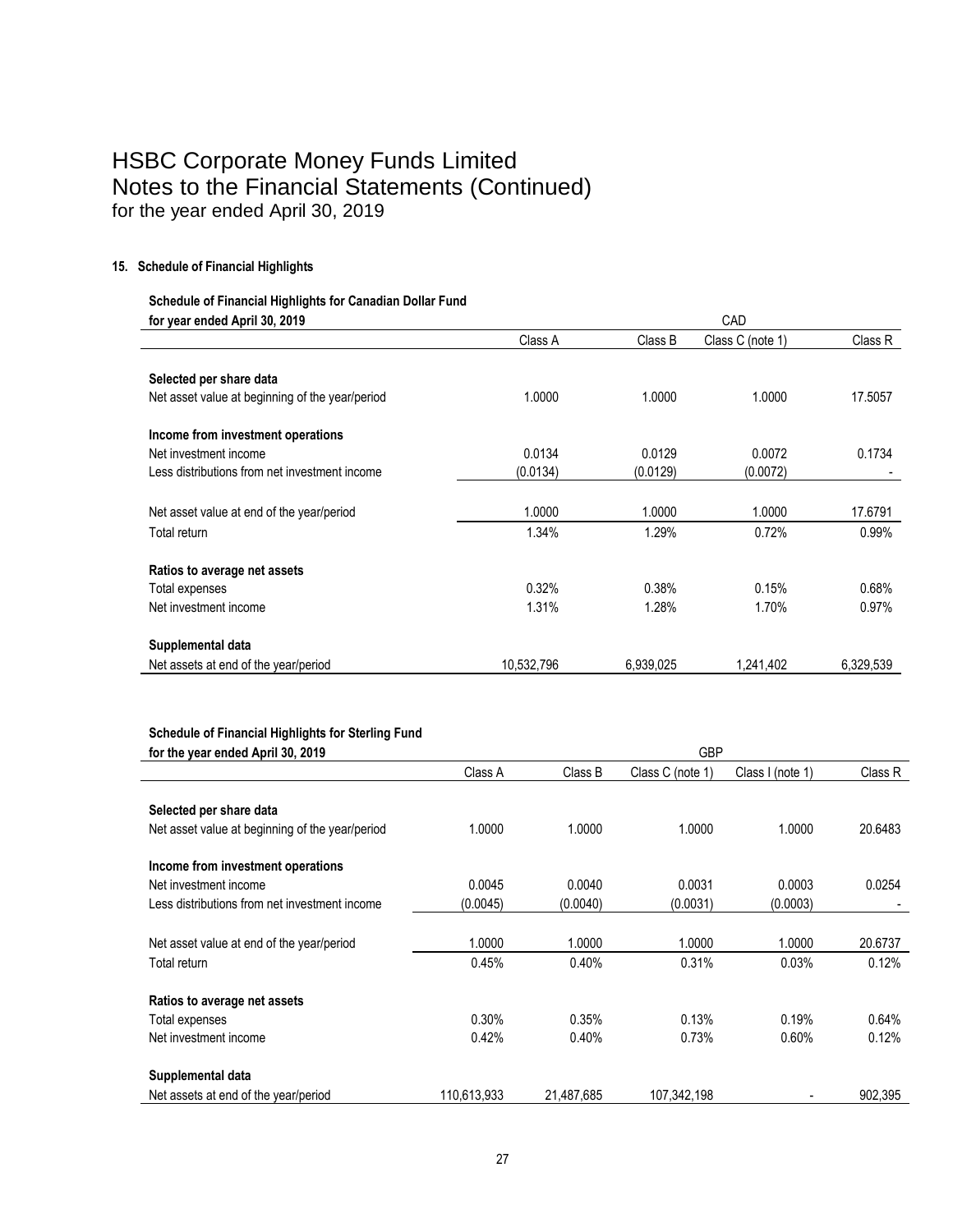### **15. Schedule of Financial Highlights (continued)**

#### **Schedule of Financial Highlights for US Dollar Fund for year ended April 30, 2019** USD

| for year ended April 30, 2019                 | บรม           |               |               |             |            |
|-----------------------------------------------|---------------|---------------|---------------|-------------|------------|
|                                               | Class A       | Class B       | Class C       | Class I     | Class R    |
|                                               |               |               |               |             |            |
| Selected per share data                       |               |               |               |             |            |
| Net asset value at beginning of the year      | 1.0000        | 1.0000        | 1.0000        | 1.0000      | 17.7028    |
| Income from investment operations             |               |               |               |             |            |
| Net investment income                         | 0.0211        | 0.0206        | 0.0229        | 0.0221      | 0.3146     |
| Less distributions from net investment income | (0.0211)      | (0.0206)      | (0.0229)      | (0.0221)    |            |
|                                               |               |               |               |             |            |
| Net asset value at end of the year            | 1.0000        | 1.0000        | 1.0000        | 1.0000      | 18.0174    |
| Total return                                  | 2.11%         | 2.06%         | 2.29%         | 2.21%       | 1.78%      |
| Ratios to average net assets                  |               |               |               |             |            |
| Total expenses                                | $0.30\%$      | 0.35%         | 0.12%         | 0.21%       | 0.65%      |
| Net investment income                         | 2.11%         | 2.06%         | 2.34%         | 2.25%       | 1.75%      |
| Supplemental data                             |               |               |               |             |            |
| Net assets at end of the year                 | 2,775,485,688 | 1,425,010,709 | 2,258,785,158 | 155,425,553 | 18,646,444 |

### **Schedule of Financial Highlights for US Treasury Fund**

| for year ended April 30, 2019 (note 1)        | USD        |           |             |
|-----------------------------------------------|------------|-----------|-------------|
|                                               | Class A    | Class B   | Class X     |
|                                               |            |           |             |
| Selected per share data                       |            |           |             |
| Net asset value at beginning of the period    | 1.0000     | 1.0000    | 1.0000      |
|                                               |            |           |             |
| Income from investment operations             |            |           |             |
| Net investment income                         | 0.0087     | 0.0075    | 0.0167      |
| Less distributions from net investment income | (0.0087)   | (0.0075)  | (0.0167)    |
|                                               |            |           |             |
| Net asset value at end of the period          | 1.0000     | 1.0000    | 1.0000      |
| Total return                                  | 0.87%      | 0.75%     | 1.67%       |
|                                               |            |           |             |
| Ratios to average net assets                  |            |           |             |
| Total expenses                                | 0.27%      | 0.40%     | 0.08%       |
| Net investment income                         | 2.05%      | 2.03%     | 2.21%       |
|                                               |            |           |             |
| Supplemental data                             |            |           |             |
| Net assets at end of the period               | 69,018,121 | 2,449,082 | 195,597,405 |

An individual shareholder's return may vary from the above, based on the timing of subscriptions and redemptions.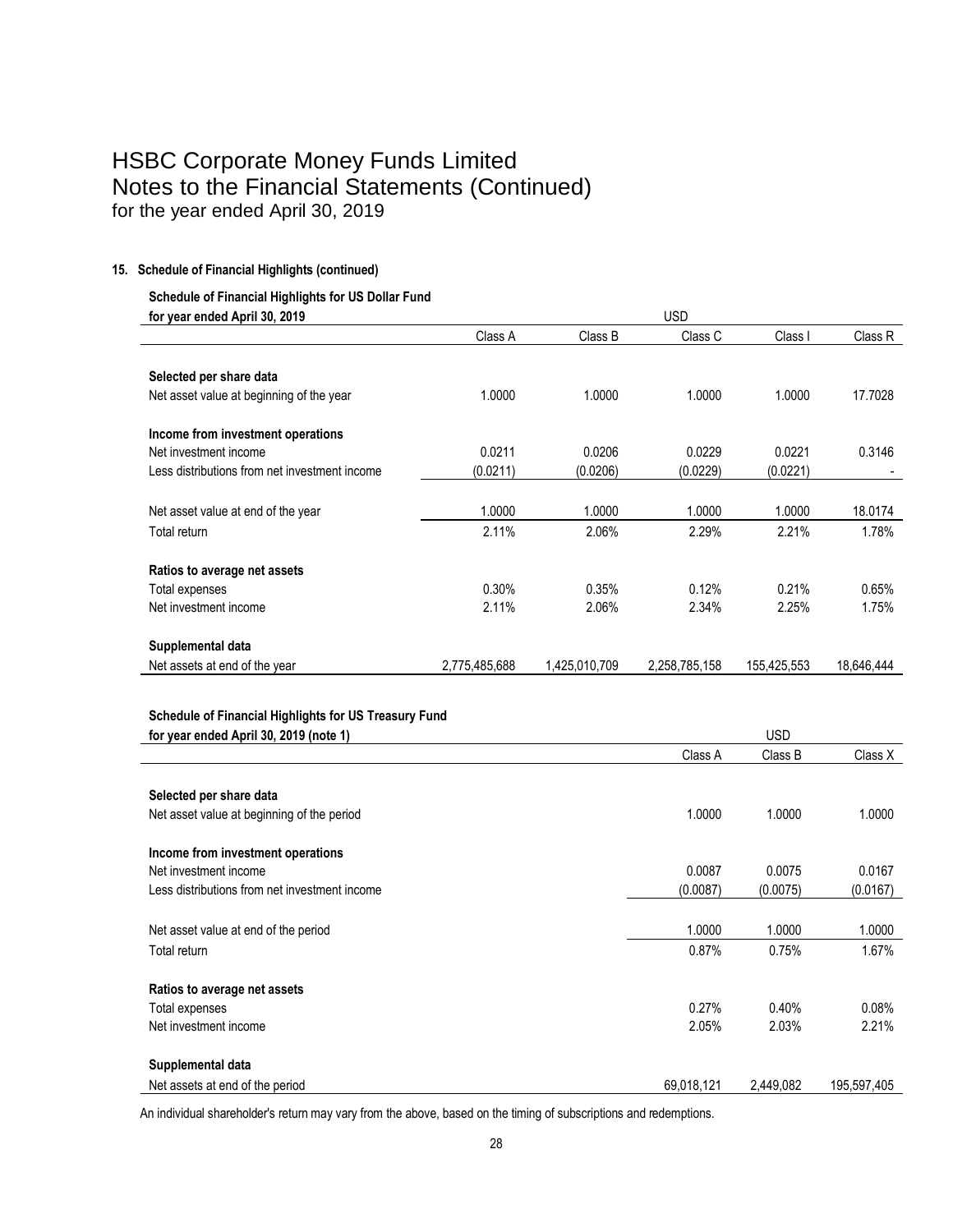#### **16. Commitments and Contingencies**

In the normal course of operations the Company enters into contracts that contain a variety of representations and warranties which provide general indemnifications. The Company's maximum exposure under these arrangements is unknown as this would involve future claims that may be made against the Company that have not yet occurred. However, based on experience, the Company expects the risk of loss to be remote.

#### **17. Subsequent Events**

Management have assessed and evaluated all subsequent events arising from the date of the statements of assets and liabilities up until September 27, 2019 and have determined that there are no material events other than those disclosed below that would require disclosure in the Company's financial statements through this date.

Subsequent to April 30, 2019, there were net capital activities of USD (72,255,276) for US Dollar Fund, USD (13,924,398) for US Treasury Fund, CAD 10,616,747 for Canadian Dollar Fund and GBP 46,159,943 for Sterling Fund.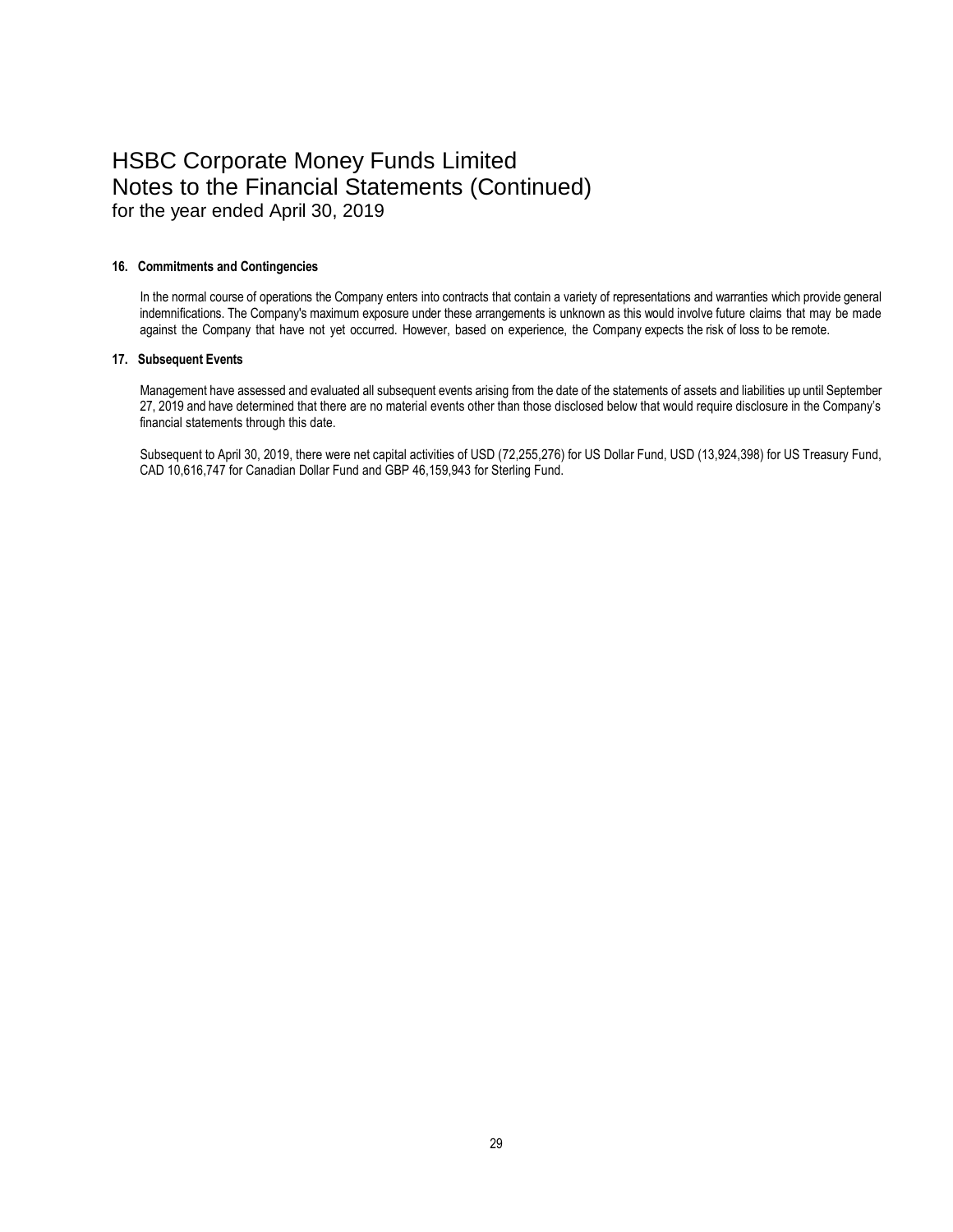### HSBC Corporate Money Funds Limited Management and Administration for the year ended April 30, 2019

### **Directors and Officers Administrator**

**Chief Operating Officer 37 Front Street** HSBC Global Asset Management **Hamilton HM 11, Bermuda** USA

Faith Outerbridge, Vice President **Auditors Auditors** Head of Global Asset Management HSBC Bank Bermuda Limited **KPMG** Audit Limited

L Anthony Joaquin, Director 4 Par-la-Ville Road Retired Managing Partner **Hamilton HM** 08, Bermuda Ernst & Young

Julie E. McLean, Director Conyers Conyers

Anthony T. Riker, Director 2 Church Street Vice President **Hamilton HM** 11, Bermuda **Hamilton HM** 11, Bermuda HSBC Bank Bermuda Limited

### **Secretary and Registered Office**

HSBC Securities Services (Bermuda) Limited Cedar House, 5th Floor 37 Front Street 41 Cedar Avenue Hamilton HM 11, Bermuda **Hamilton HM 12, Bermuda** Hamilton HM 12, Bermuda

HSBC Global Asset Management (Bermuda) Limited Telephone: (441) 299-6900 37 Front Street Facsimile: (441) 299-6061 Hamilton HM 11, Bermuda Email: ifs.investor.services@us.hsbc.com

HSBC Institutional Trust Services (Bermuda) Limited Telephone: (441) 299-5900 37 Front Street Facsimile: (441) 299-6537 Hamilton HM 11, Bermuda Email: investmentcentre@hsbc.bm

### **Banker**

HSBC Bank Bermuda Limited 37 Front Street Hamilton HM 11, Bermuda

Paul Dawe, President **HSBC Securities Services (Bermuda) Limited** HSBC Securities Services (Bermuda) Limited

Crown House

### **Legal Advisers**

Clarendon House

### **Bermuda Stock Exchange Listing Sponsor**

Cohort Limited

### **Manager Client Services**

### **Custodian Sales Team**